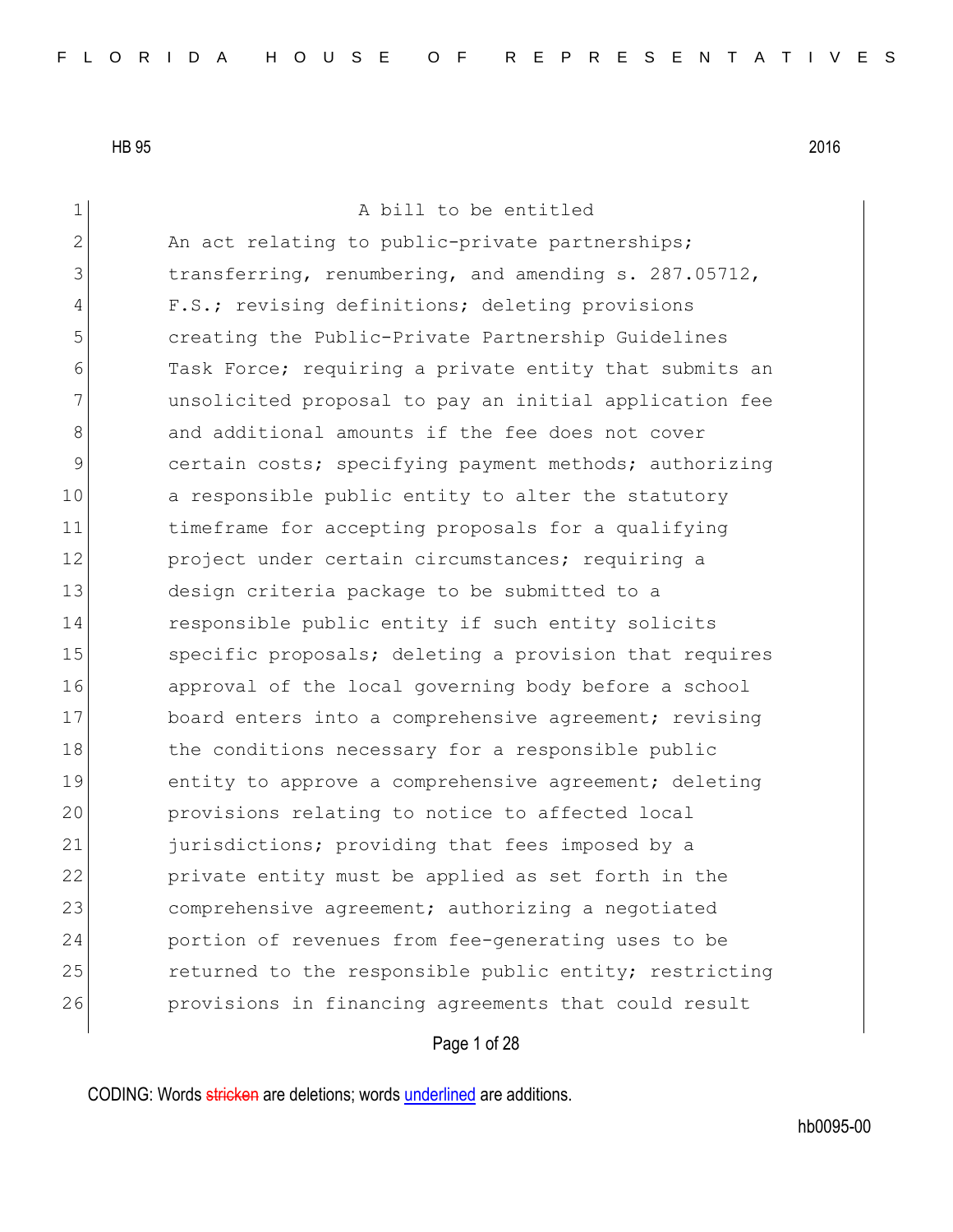|  |  |  |  |  |  |  |  | FLORIDA HOUSE OF REPRESENTATIVES |  |  |  |  |  |  |  |  |  |  |  |  |  |  |  |  |  |  |  |  |  |  |  |  |  |
|--|--|--|--|--|--|--|--|----------------------------------|--|--|--|--|--|--|--|--|--|--|--|--|--|--|--|--|--|--|--|--|--|--|--|--|--|
|--|--|--|--|--|--|--|--|----------------------------------|--|--|--|--|--|--|--|--|--|--|--|--|--|--|--|--|--|--|--|--|--|--|--|--|--|

Page 2 of 28 27 in a responsible public entity's losing ownership of 28 real or tangible personal property; deleting a 29 provision that required a responsible public entity to 30 comply with specific financial obligations; providing 31 duties of the Department of Management Services 32 **relating to comprehensive agreements;** revising 33 **provisions relating to construction of the act;** 34 **providing an effective date.** 35 36 Be It Enacted by the Legislature of the State of Florida: 37 38 Section 1. Section 287.05712, Florida Statutes, is 39 transferred, renumbered as section 255.065, Florida Statutes, 40 and amended to read: 41 255.065 287.05712 Public-private partnerships.-42 (1) DEFINITIONS.—As used in this section, the term: 43 (a) "Affected local jurisdiction" means a county, 44 municipality, or special district in which all or a portion of a 45 qualifying project is located. 46 (b) "Develop" means to plan, design, finance, lease, 47 acquire, install, construct, or expand. 48 (c) "Fees" means charges imposed by the private entity of 49 a qualifying project for use of all or a portion of such 50 qualifying project pursuant to a comprehensive agreement. 51 (d) "Lease payment" means any form of payment, including a 52 land lease, by a public entity to the private entity of a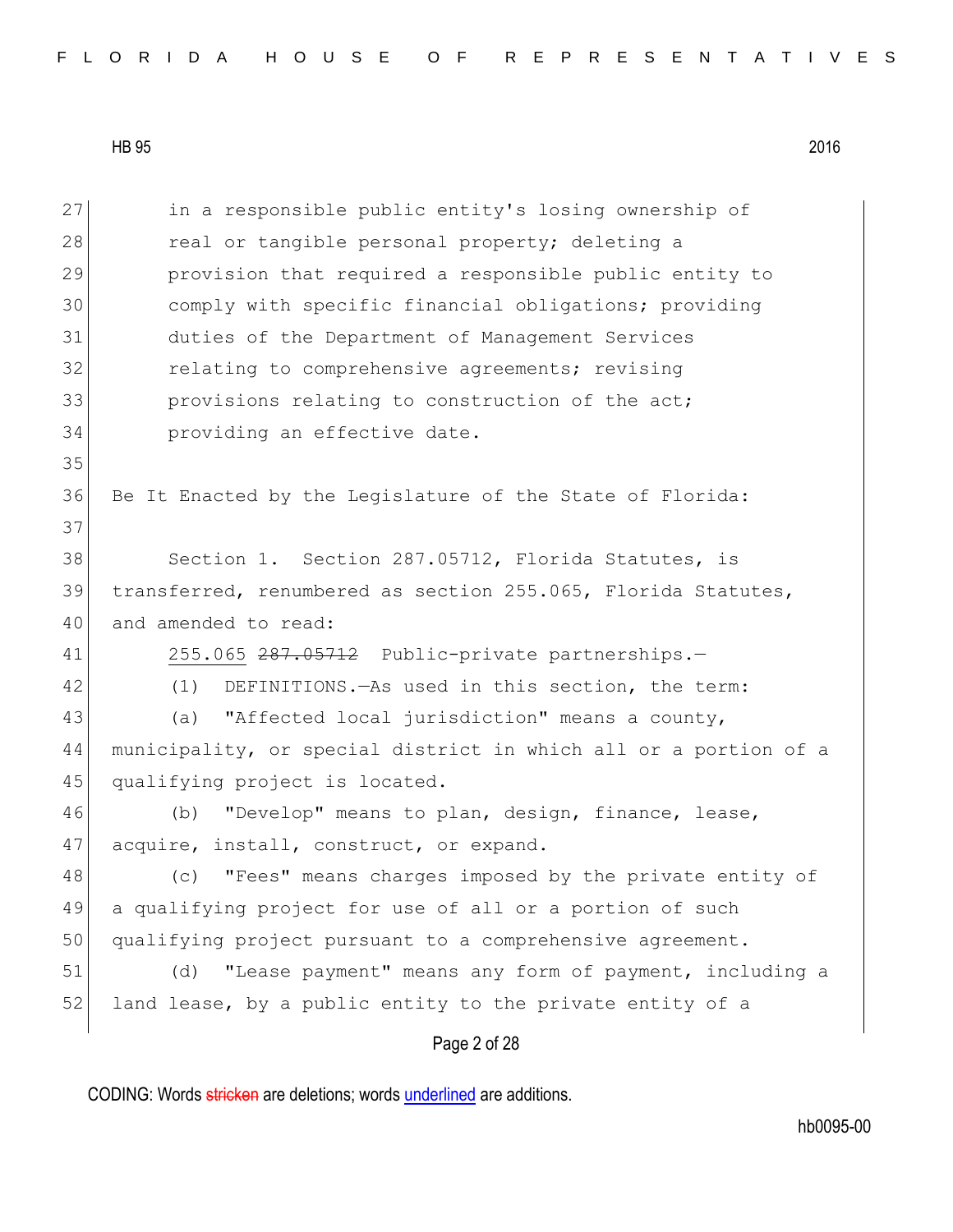53 qualifying project for the use of the project.

54 (e) "Material default" means a nonperformance of its 55 duties by the private entity of a qualifying project which 56 jeopardizes adequate service to the public from the project.

57 (f) "Operate" means to finance, maintain, improve, equip, 58 modify, or repair.

59 (g) "Private entity" means any natural person, 60 corporation, general partnership, limited liability company, 61 limited partnership, joint venture, business trust, public 62 benefit corporation, nonprofit entity, or other private business 63 entity.

 (h) "Proposal" means a plan for a qualifying project with detail beyond a conceptual level for which terms such as fixing costs, payment schedules, financing, deliverables, and project 67 schedule are defined.

68 (i) "Qualifying project" means:

69 1. A facility or project that serves a public purpose, 70 including, but not limited to, any ferry or mass transit 71 facility, vehicle parking facility, airport or seaport facility, 72 rail facility or project, fuel supply facility, oil or gas 73 pipeline, medical or nursing care facility, recreational 74 facility, sporting or cultural facility, or educational facility 75 or other building or facility that is used or will be used by a 76 public educational institution, or any other public facility or 77 infrastructure that is used or will be used by the public at 78 large or in support of an accepted public purpose or activity;

## Page 3 of 28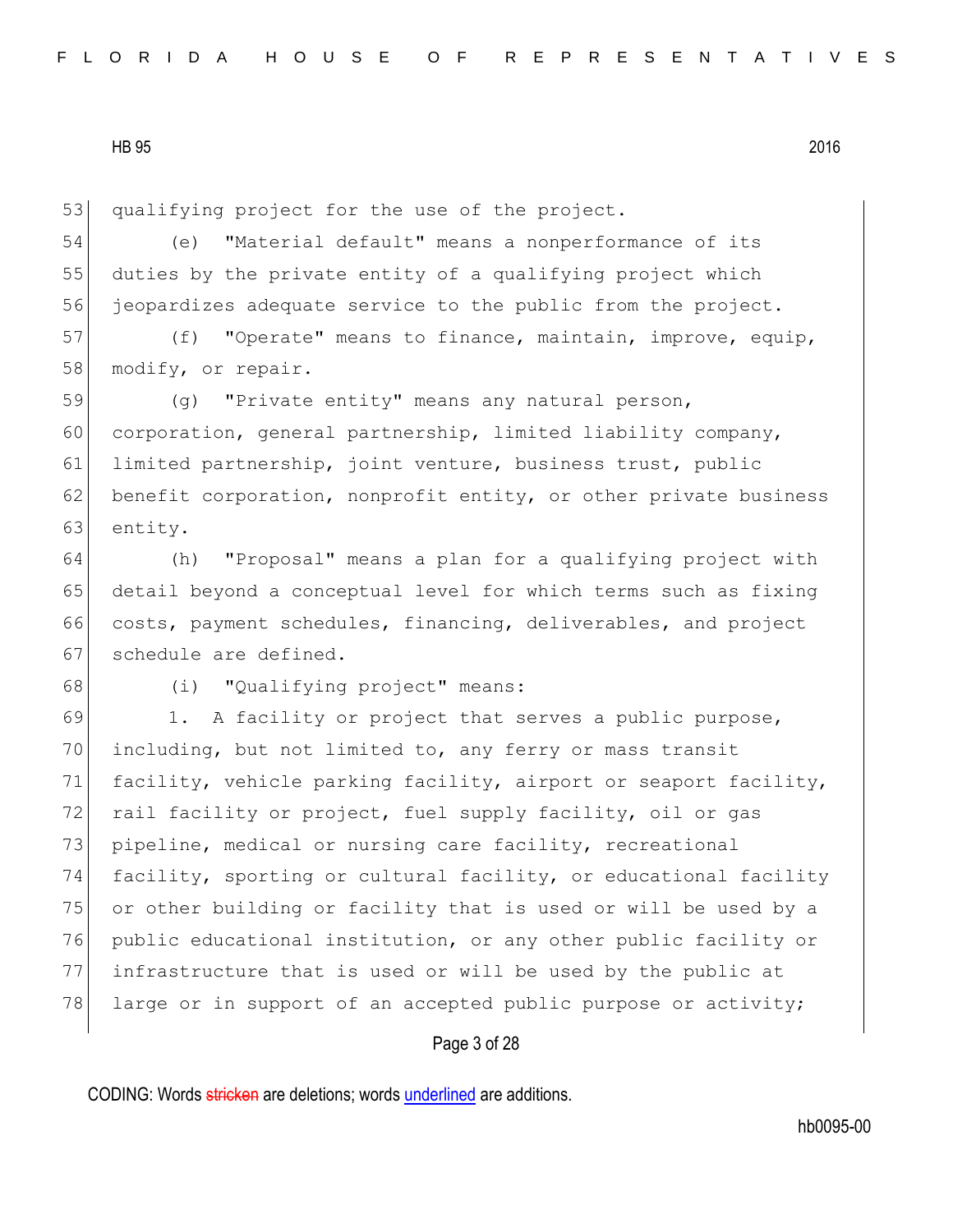79 2. An improvement, including equipment, of a building that 80 will be principally used by a public entity or the public at 81 large or that supports a service delivery system in the public 82 sector;

83 3. A water, wastewater, or surface water management 84 facility or other related infrastructure; or

85 4. Notwithstanding any provision of this section, for 86 projects that involve a facility owned or operated by the 87 governing board of a county, district, or municipal hospital or 88 health care system, or projects that involve a facility owned or 89 operated by a municipal electric utility, only those projects 90 that the governing board designates as qualifying projects 91 pursuant to this section.

92  $(j)$  "Responsible public entity" means a county, 93 municipality, school district, special district, Florida College 94 System institution, or state university board, or any other 95 political subdivision of the state; a public body corporate and 96 politic; or a regional entity that serves a public purpose and 97 is authorized to develop or operate a qualifying project.

98 (k) "Revenues" means the income, earnings, user fees, 99 lease payments, or other service payments relating to the 100 development or operation of a qualifying project, including, but 101 not limited to, money received as grants or otherwise from the 102 Federal Government, a public entity, or an agency or 103 instrumentality thereof in aid of the qualifying project. 104 (l) "Service contract" means a contract between a

Page 4 of 28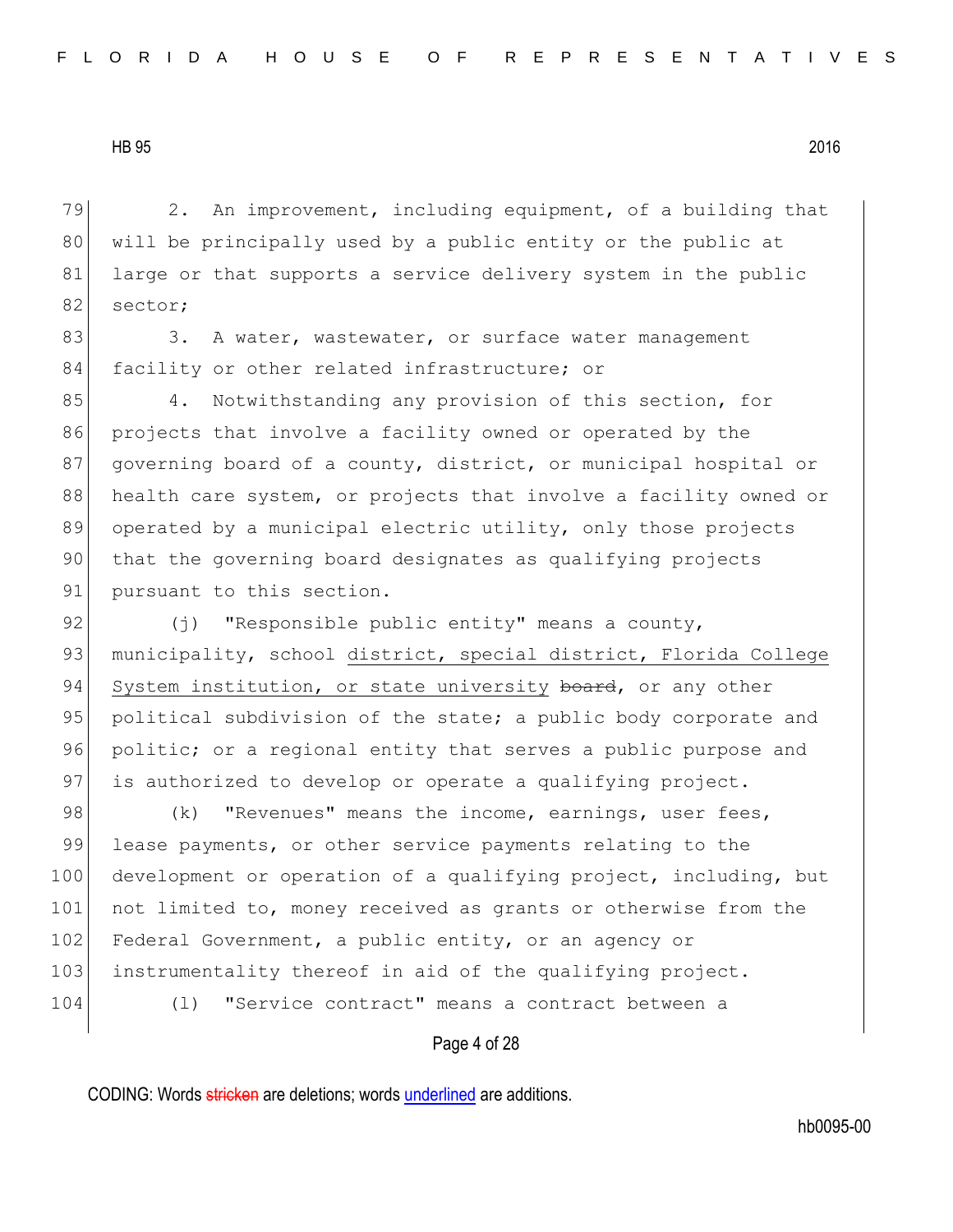105 responsible public entity and the private entity which defines 106 the terms of the services to be provided with respect to a 107 qualifying project.

108 (2) LEGISLATIVE FINDINGS AND INTENT. The Legislature finds 109 that there is a public need for the construction or upgrade of 110 facilities that are used predominantly for public purposes and 111 that it is in the public's interest to provide for the 112 construction or upgrade of such facilities.

113 (a) The Legislature also finds that:

114 1. There is a public need for timely and cost-effective 115 acquisition, design, construction, improvement, renovation, 116 expansion, equipping, maintenance, operation, implementation, or 117 installation of projects serving a public purpose, including 118 educational facilities, transportation facilities, water or 119 wastewater management facilities and infrastructure, technology 120 infrastructure, roads, highways, bridges, and other public 121 infrastructure and government facilities within the state which 122 serve a public need and purpose, and that such public need may 123 not be wholly satisfied by existing procurement methods.

124 2. There are inadequate resources to develop new 125 educational facilities, transportation facilities, water or 126 wastewater management facilities and infrastructure, technology 127 infrastructure, roads, highways, bridges, and other public 128 infrastructure and government facilities for the benefit of 129 residents of this state, and that a public-private partnership 130 has demonstrated that it can meet the needs by improving the

Page 5 of 28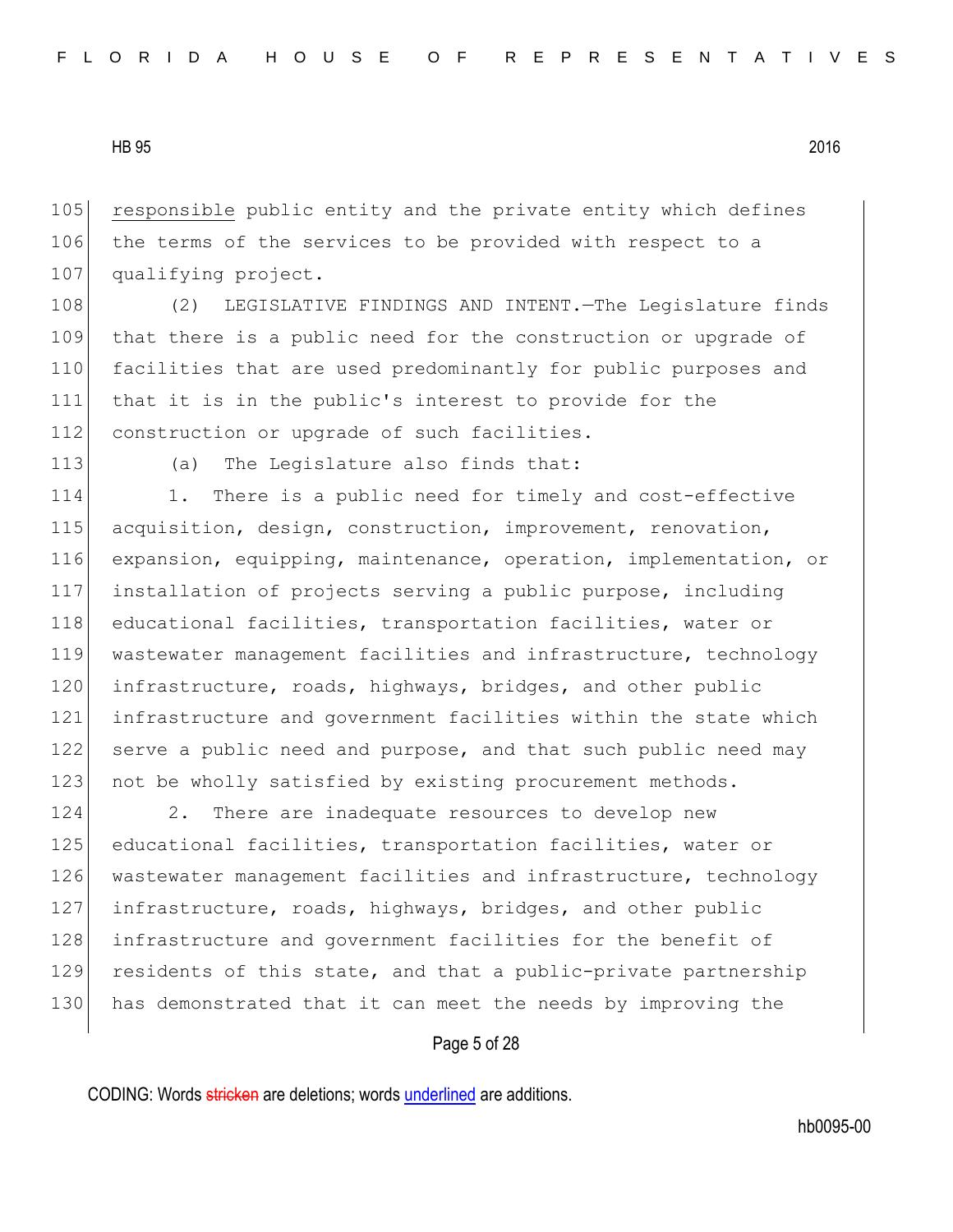131 schedule for delivery, lowering the cost, and providing other 132 benefits to the public.

133 3. There may be state and federal tax incentives that 134 promote partnerships between public and private entities to 135 develop and operate qualifying projects.

136 4. A procurement under this section serves the public 137 purpose of this section if such procurement facilitates the 138 timely development or operation of a qualifying project.

139 (b) It is the intent of the Legislature to encourage 140 investment in the state by private entities; to facilitate 141 various bond financing mechanisms, private capital, and other 142 funding sources for the development and operation of qualifying 143 projects, including expansion and acceleration of such financing 144 to meet the public need; and to provide the greatest possible 145 flexibility to public and private entities contracting for the 146 provision of public services.

147 (3) PUBLIC-PRIVATE PARTNERSHIP GUIDELINES TASK FORCE.

 $148$  (a) There is created the Partnership for Public Facilities 149 and Infrastructure Act Guidelines Task Force for the purpose of 150 recommending guidelines for the Legislature to consider for 151 purposes of creating a uniform process for establishing public-152 private partnerships, including the types of factors responsible 153 public entities should review and consider when processing 154 requests for public-private partnership projects pursuant to 155 this section.

 $156$  (b) The task force shall be composed of seven

Page 6 of 28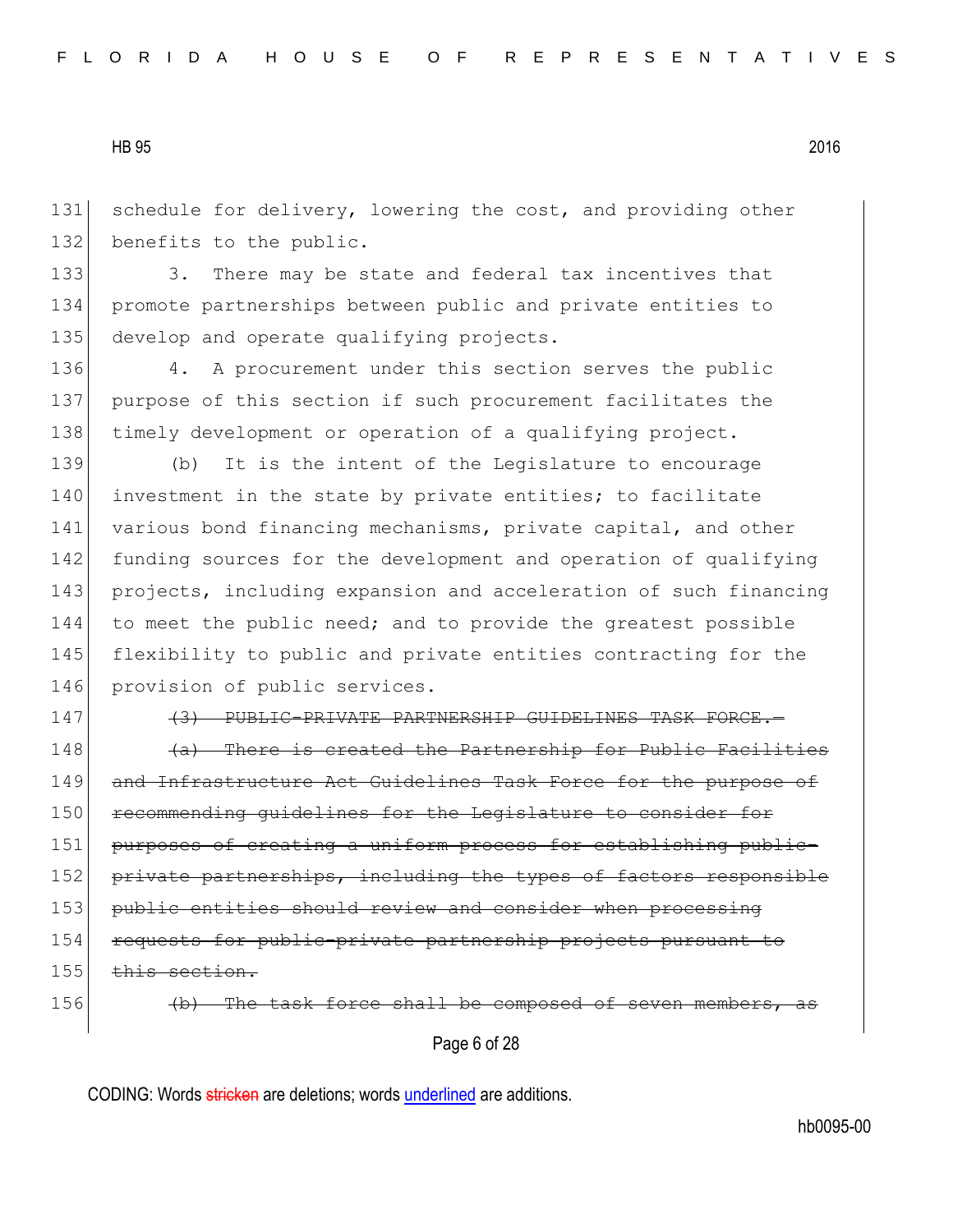157 follows:

| 158 | The Secretary of Management Services or his or her                |
|-----|-------------------------------------------------------------------|
| 159 | designee, who shall serve as chair of the task force.             |
| 160 | Six members appointed by the Governor, as follows:                |
| 161 | One county government official.<br><del>a.</del>                  |
| 162 | One municipal government official.<br>b.                          |
| 163 | One district school board member.                                 |
| 164 | Three representatives of the business community.<br><del>d.</del> |
| 165 | (c) Task force members must be appointed by July 31, 2013.        |
| 166 | By August 31, 2013, the task force shall meet to establish        |
| 167 | procedures for the conduct of its business and to elect a vice    |
| 168 | chair. The task force shall meet at the call of the chair. A      |
| 169 | majority of the members of the task force constitutes a quorum,   |
| 170 | and a quorum is necessary for the purpose of voting on any        |
| 171 | action or recommendation of the task force. All meetings shall    |
| 172 | be held in Tallahassee, unless otherwise decided by the task      |
| 173 | force, and then no more than two such meetings may be held in     |
| 174 | other locations for the purpose of taking public testimony.       |
| 175 | Administrative and technical support shall be provided by the     |
| 176 | department. Task force members shall serve without compensation   |
| 177 | and are not entitled to reimbursement for per diem or travel      |
| 178 | expenses.                                                         |
| 179 | (d) In reviewing public-private partnerships and                  |
| 180 | developing recommendations, the task force must consider:         |
| 181 | Opportunities for competition through public notice and           |
| 182 | the availability of representatives of the responsible public     |
|     | Page 7 of 28                                                      |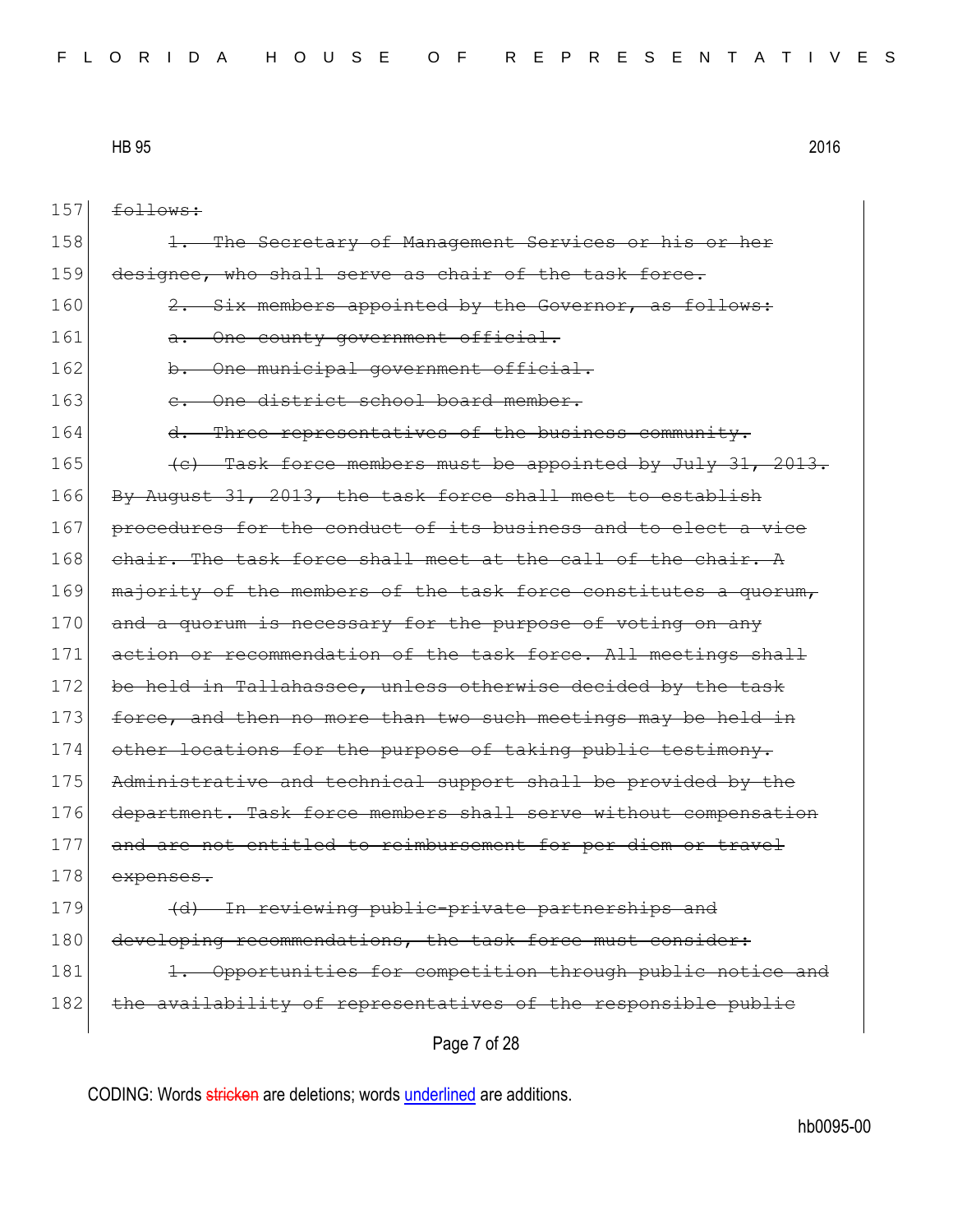Page 8 of 28 183 entity to meet with private entities considering a proposal. 184 2. Reasonable criteria for choosing among competing 185 proposals. 186 3. Suggested timelines for selecting proposals and 187 negotiating an interim or comprehensive agreement. 188 4. If an accelerated selection and review and 189 documentation timelines should be considered for proposals 190 involving a qualifying project that the responsible public 191 entity deems a priority. 192 5. Procedures for financial review and analysis which, at 193 a minimum, include a cost-benefit analysis, an assessment of 194 opportunity cost, and consideration of the results of all 195 studies and analyses related to the proposed qualifying project. 196 6. The adequacy of the information released when seeking 197 competing proposals and providing for the enhancement of that 198 information, if deemed necessary, to encourage competition. 199 7. Current exemptions from public records and public 200 meetings requirements, if any changes to those exemptions are 201 necessary, or if any new exemptions should be created in order 202 to maintain the confidentiality of financial and proprietary 203 information received as part of an unsolicited proposal. 204 8. Recommendations regarding the authority of the 205 responsible public entity to engage the services of qualified 206 professionals, which may include a Florida-registered 207 professional or a certified public accountant, not otherwise 208 employed by the responsible public entity, to provide an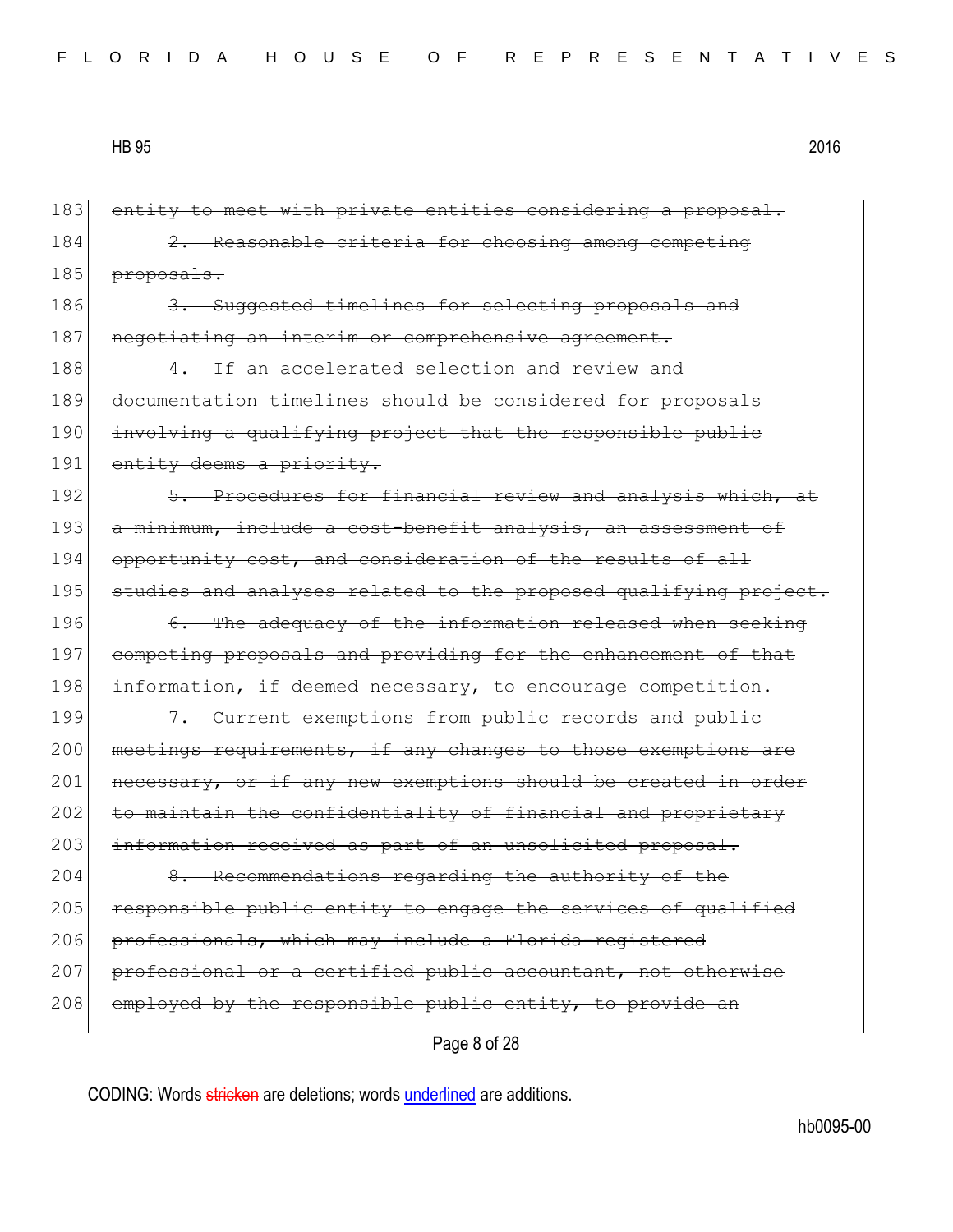209 independent analysis regarding the specifics, advantages, 210 disadvantages, and long-term and short-term costs of a request 211 by a private entity for approval of a qualifying project, unless 212 the governing body of the public entity determines that such 213 analysis should be performed by employees of the public entity.  $214$  (e) The task force must submit a final report of its  $215$  recommendations to the Governor, the President of the Senate, 216 and the Speaker of the House of Representatives by July 1, 2014. 217  $(f)$  The task force is terminated December 31, 2014. The 218 establishment of quidelines pursuant to this section or the 219 adoption of such guidelines by a responsible public entity is 220 not required for such entity to request or receive proposals for 221 a qualifying project or to enter into a comprehensive agreement 222 for a qualifying project. A responsible public entity may adopt 223 guidelines so long as such quidelines are not inconsistent with  $224$  this section. 225 (3)(4) PROCUREMENT PROCEDURES.—A responsible public entity 226 may receive unsolicited proposals or may solicit proposals for a  $227$  qualifying project  $\theta$  projects and may thereafter enter into a

229 consortium of private entities, for the building, upgrading, 230 operating, ownership, or financing of facilities.

228 comprehensive an agreement with a private entity, or a

231 (a)1. The responsible public entity may establish a 232 reasonable application fee for the submission of an unsolicited 233 proposal under this section.

234 2. A private entity that submits an unsolicited proposal

Page 9 of 28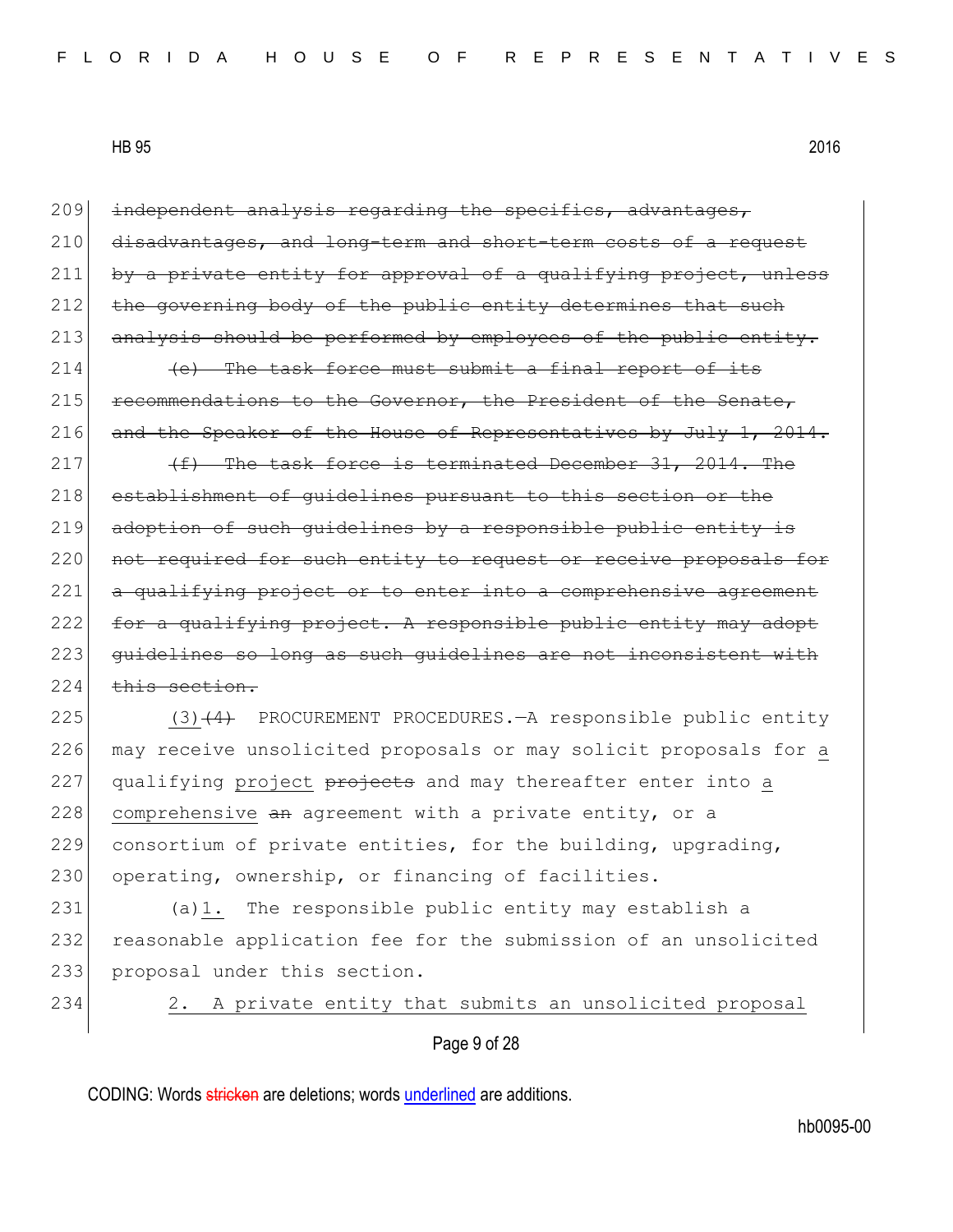| 235 | to a responsible public entity must concurrently pay an initial  |
|-----|------------------------------------------------------------------|
| 236 | application fee, as determined by the responsible public entity. |
| 237 | Payment must be made by cash, cashier's check, or other          |
| 238 | noncancelable instrument. Personal checks may not be accepted.   |
| 239 | If the initial application fee does not cover the<br>3.          |
| 240 | responsible public entity's costs to evaluate the unsolicited    |
| 241 | proposal, the responsible public entity must request in writing  |
| 242 | the additional amounts required. The private entity must pay the |
| 243 | requested additional amounts within 30 days after receipt of the |
| 244 | notice. The responsible public entity may stop its review of the |
| 245 | unsolicited proposal if the private entity fails to pay the      |
| 246 | additional amounts.                                              |
| 247 | If the responsible public entity does not evaluate the<br>4.     |
| 248 | unsolicited proposal, the responsible public entity must return  |
| 249 | the application fee The fee must be sufficient to pay the costs  |
| 250 | of evaluating the proposal. The responsible public entity may    |
| 251 | engage the services of a private consultant to assist in the     |
| 252 | evaluation.                                                      |
| 253 | The responsible public entity may request a proposal<br>(b)      |
| 254 | from private entities for a qualifying public-private project    |
| 255 | or, if the responsible public entity receives an unsolicited     |
| 256 | proposal for a qualifying public-private project and the         |
| 257 | responsible public entity intends to enter into a comprehensive  |
| 258 | agreement for the project described in the such unsolicited      |
| 259 | proposal, the responsible public entity shall publish notice in  |
| 260 | the Florida Administrative Register and a newspaper of general   |
|     | Page 10 of 28                                                    |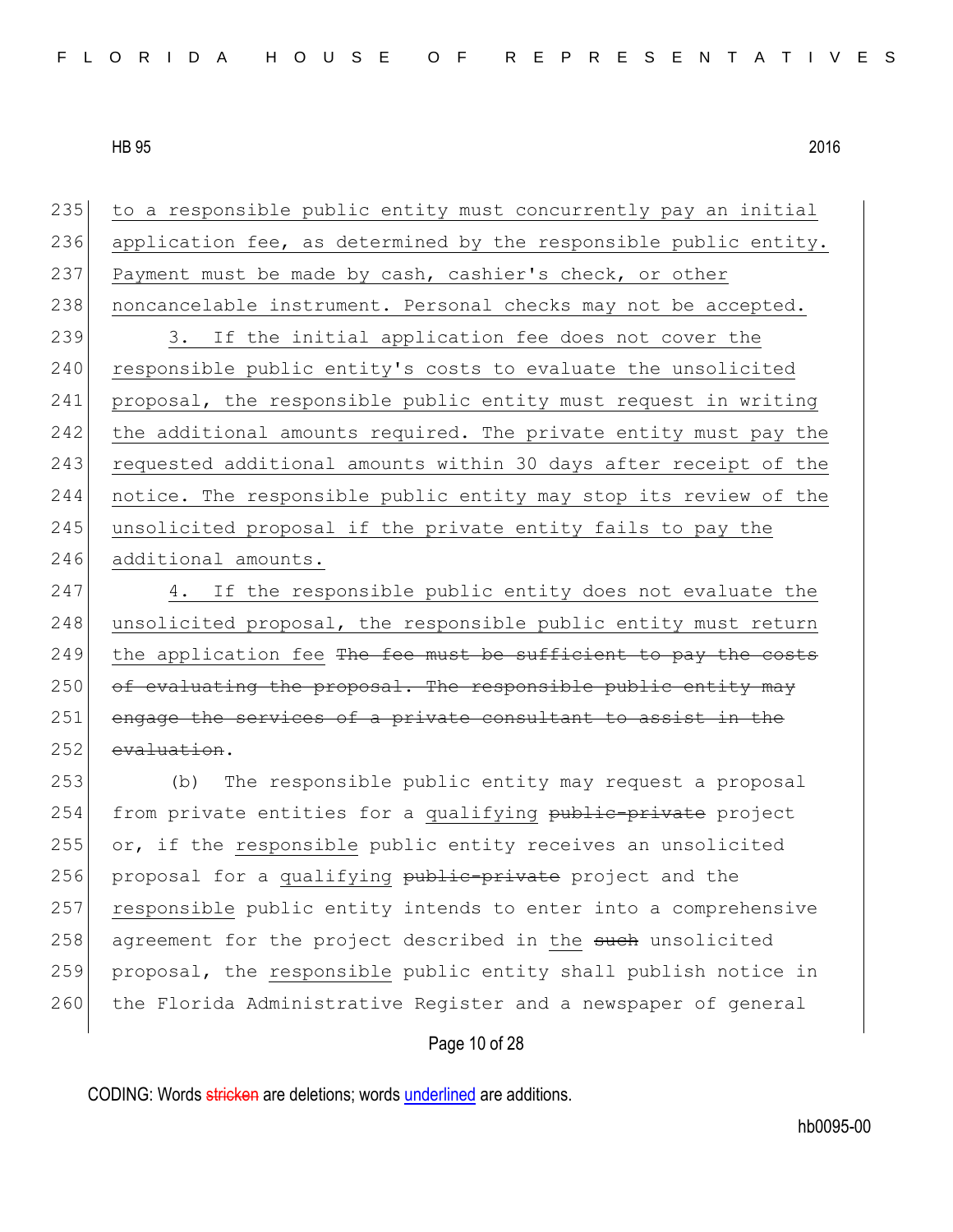261 circulation at least once a week for 2 weeks stating that the 262 responsible public entity has received a proposal and will 263 accept other proposals for the same project. The timeframe 264 within which the responsible public entity may accept other 265 proposals shall be determined by the responsible public entity 266 on a project-by-project basis based upon the complexity of the 267 qualifying project and the public benefit to be gained by 268 allowing a longer or shorter period of time within which other 269 proposals may be received; however, the timeframe for allowing 270 other proposals must be at least 21 days, but no more than 120 271 days, after the initial date of publication. If approved by a 272 majority vote of the responsible public entity's governing body, 273 the responsible public entity may alter the timeframe for 274 accepting proposals to more adequately suit the needs of the 275 qualifying project. A copy of the notice must be mailed to each 276 local government in the affected area. 277 (c) If the responsible public entity solicits proposals  $278$  under this section, the solicitation must include a design 279 criteria package prepared by an architect, engineer, or 280 landscape architect licensed in this state which is sufficient 281 to allow private entities to prepare a bid or a response. The 282 design criteria package must specify performance-based criteria

283 for the project, including the legal description of the site,

284 with survey information; interior space requirements; material

285 quality standards; schematic layouts and conceptual design

286 criteria for the project, with budget estimates; design and

Page 11 of 28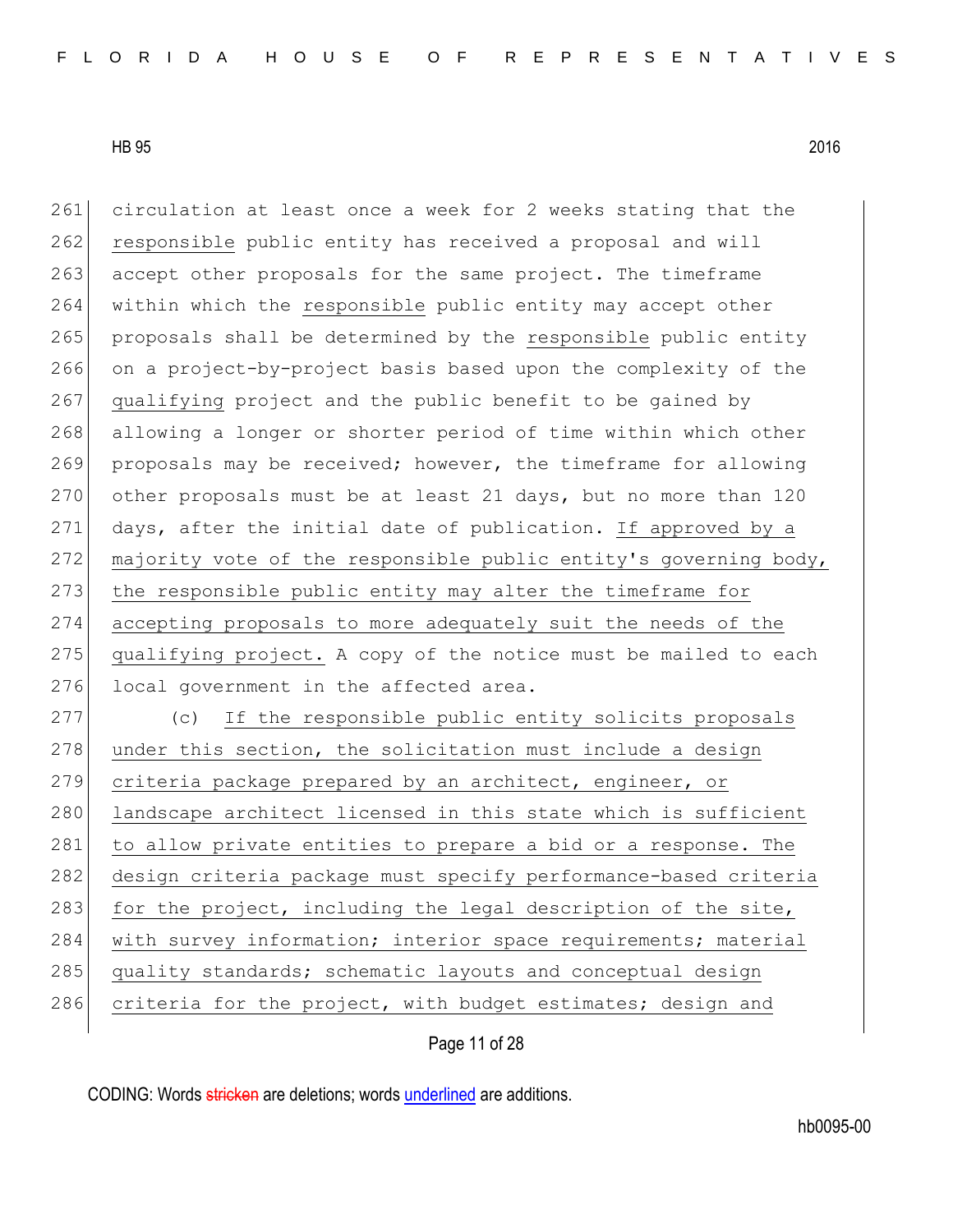287 construction schedules; and site and utility requirements A 288 responsible public entity that is a school board may enter into 289 a comprehensive agreement only with the approval of the local 290 governing body.

291 (d) Before approving a comprehensive agreement approval, 292 the responsible public entity must determine that the proposed 293 project:

294 1. Is in the public's best interest.

295 2. Is for a facility that is owned by the responsible 296 public entity or for a facility for which ownership will be 297 conveyed to the responsible public entity.

298 3. Has adequate safequards in place to ensure that 299 additional costs or service disruptions are not imposed on the 300 public in the event of material default or cancellation of the 301 comprehensive agreement by the responsible public entity.

302 4. Has adequate safeguards in place to ensure that the 303 responsible public entity or private entity has the opportunity 304 to add capacity to the proposed project or other facilities 305 serving similar predominantly public purposes.

306 5. Will be owned by the responsible public entity upon 307 completion, expiration, or termination of the comprehensive 308 agreement and upon payment of the amounts financed.

309 (e) Before signing a comprehensive agreement, the 310 responsible public entity must consider a reasonable finance 311 plan that is consistent with subsection (9)  $\{11\}$ ; the qualifying 312 project cost; revenues by source; available financing; major

## Page 12 of 28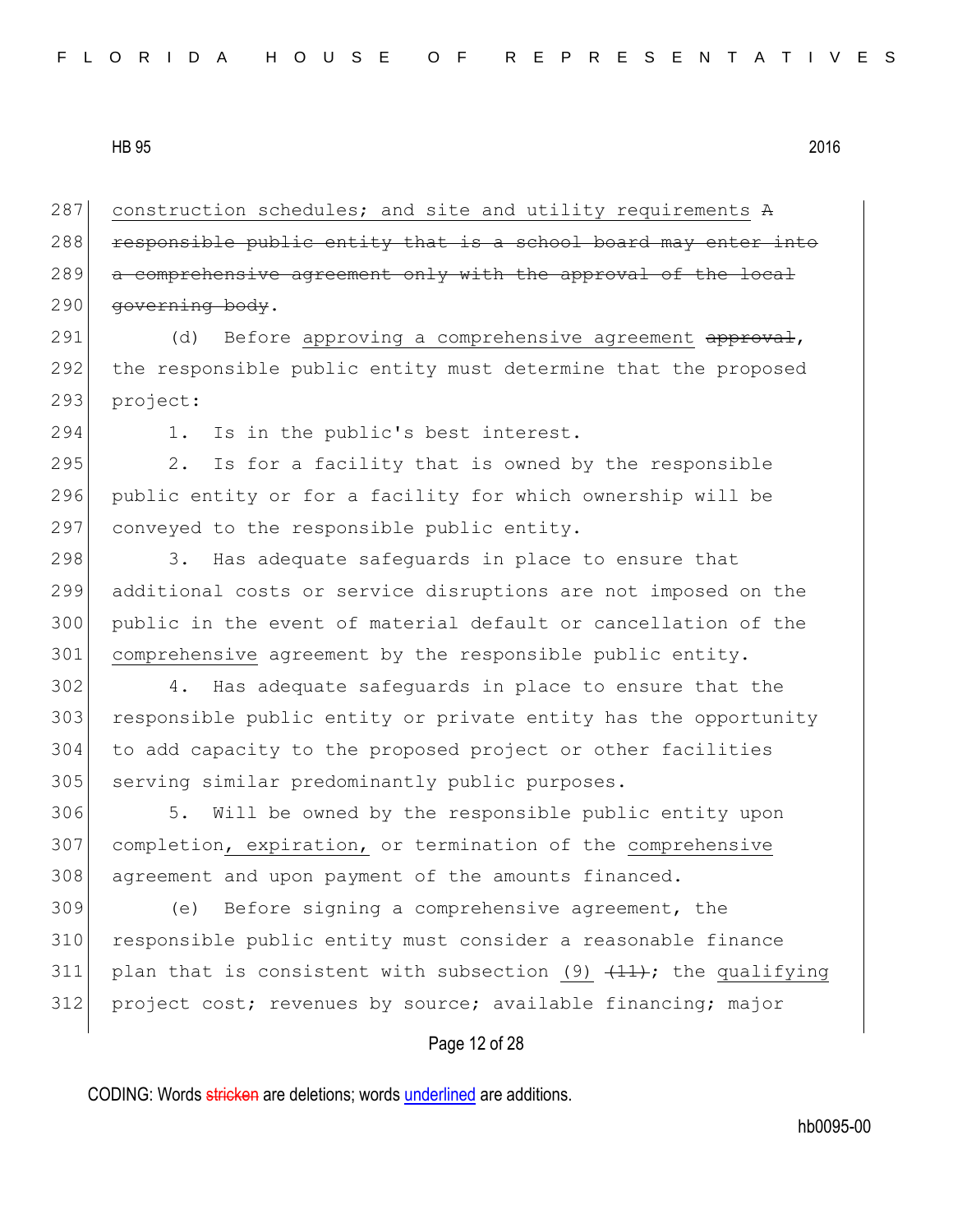assumptions; internal rate of return on private investments, if governmental funds are assumed in order to deliver a cost-315 feasible project; and a total cash-flow analysis beginning with the implementation of the project and extending for the term of 317 the comprehensive agreement.

 (f) In considering an unsolicited proposal, the responsible public entity may require from the private entity a technical study prepared by a nationally recognized expert with experience in preparing analysis for bond rating agencies. In evaluating the technical study, the responsible public entity 323 may rely upon internal staff reports prepared by personnel familiar with the operation of similar facilities or the advice of external advisors or consultants who have relevant experience.

327 (4)<del>(5)</del> PROJECT APPROVAL REQUIREMENTS.—An unsolicited 328 proposal from a private entity for approval of a qualifying project must be accompanied by the following material and information, unless waived by the responsible public entity:

 (a) A description of the qualifying project, including the conceptual design of the facilities or a conceptual plan for the provision of services, and a schedule for the initiation and completion of the qualifying project.

 (b) A description of the method by which the private 336 entity proposes to secure the necessary property interests that 337 are required for the qualifying project.

(c) A description of the private entity's general plans

# Page 13 of 28

CODING: Words stricken are deletions; words underlined are additions.

hb0095-00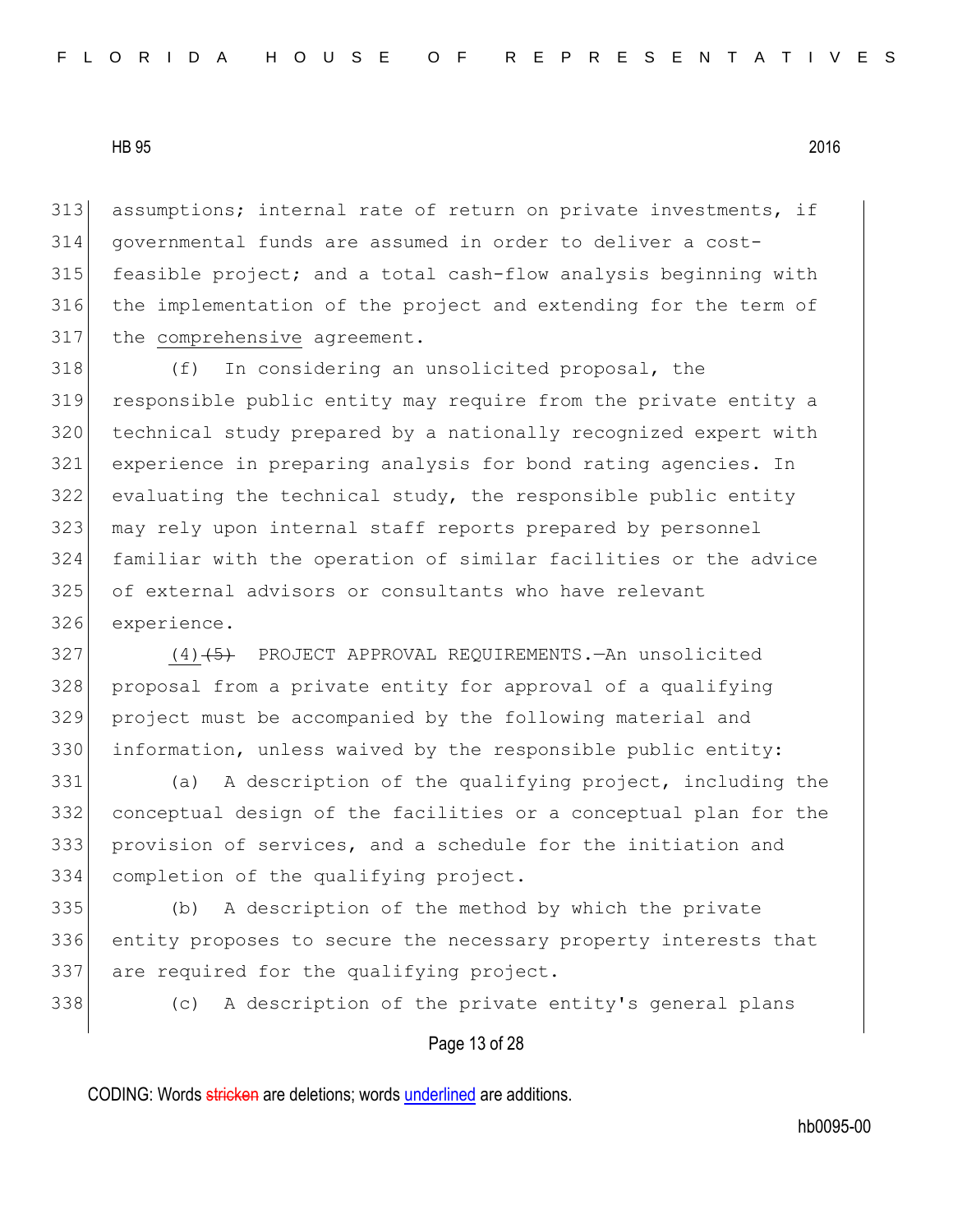Page 14 of 28 339 for financing the qualifying project, including the sources of 340 the private entity's funds and the identity of any dedicated 341 revenue source or proposed debt or equity investment on behalf 342 of the private entity. 343 (d) The name and address of a person who may be contacted 344 for additional information concerning the proposal. 345 (e) The proposed user fees, lease payments, or other 346 service payments over the term of a comprehensive agreement, and 347 the methodology for and circumstances that would allow changes 348 to the user fees, lease payments, and other service payments 349 over time. 350 (f) Additional material or information that the 351 responsible public entity reasonably requests. 352 353 Any pricing or financial terms included in an unsolicited 354 proposal must be specific as to when the pricing or terms 355 expire. 356  $(5)$   $(6)$  PROJECT QUALIFICATION AND PROCESS. 357 (a) The private entity, or the applicable party or parties 358 of the private entity's team, must meet the minimum standards 359 contained in the responsible public entity's guidelines for 360 qualifying professional services and contracts for traditional 361 procurement projects. 362 (b) The responsible public entity must: 363 1. Ensure that provision is made for the private entity's 364 performance and payment of subcontractors, including, but not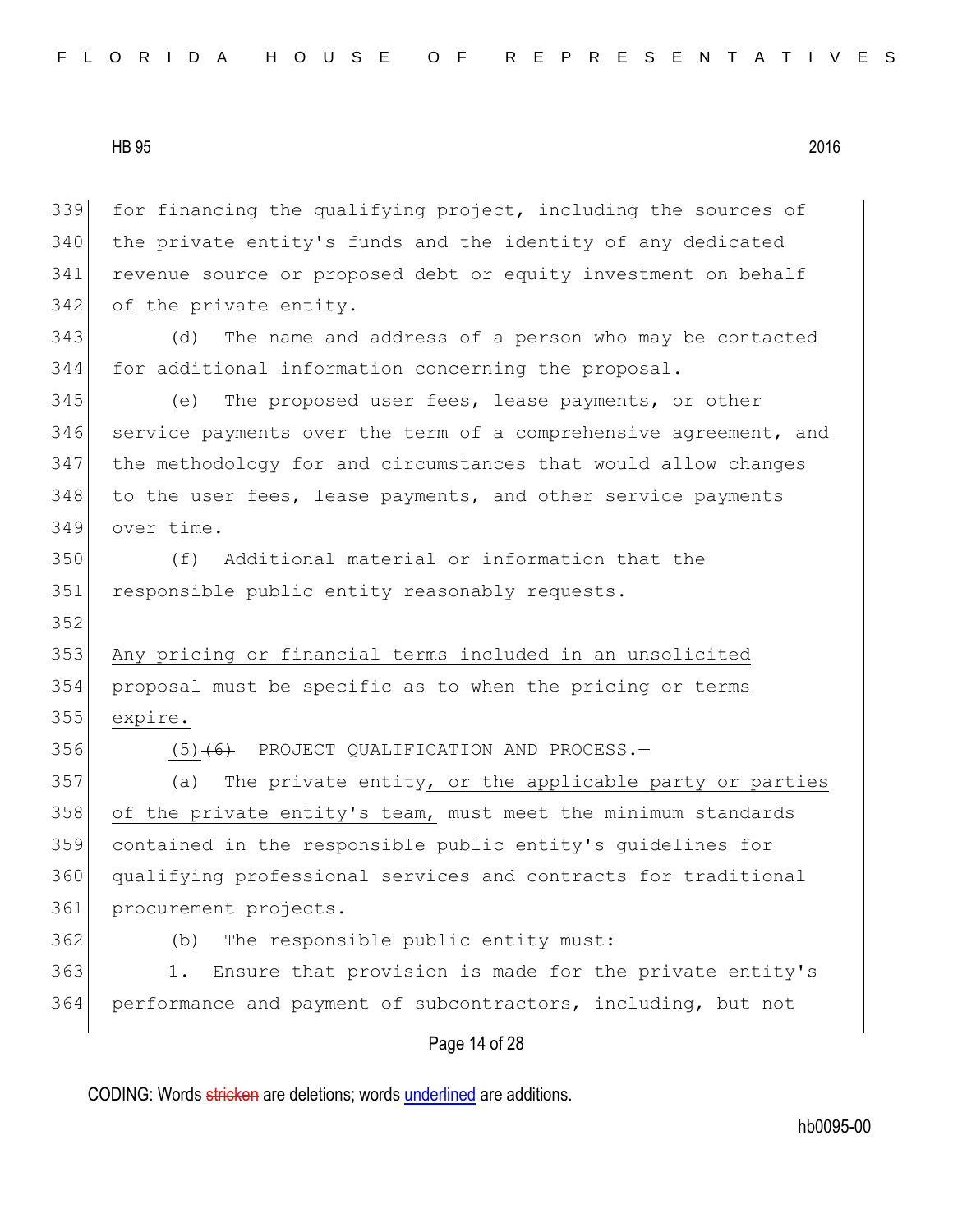limited to, surety bonds, letters of credit, parent company guarantees, and lender and equity partner guarantees. For the components of the qualifying project which involve construction performance and payment, bonds are required and are subject to the recordation, notice, suit limitation, and other requirements of s. 255.05.

371 2. Ensure the most efficient pricing of the security 372 package that provides for the performance and payment of 373 subcontractors.

374 3. Ensure that provision is made for the transfer of the 375 private entity's obligations if the comprehensive agreement 376 addresses termination upon is terminated or a material default 377 of the comprehensive agreement occurs.

378 (c) After the public notification period has expired in 379 the case of an unsolicited proposal, the responsible public 380 entity shall rank the proposals received in order of preference. 381 In ranking the proposals, the responsible public entity may 382 consider factors that include, but are not limited to, 383 professional qualifications, general business terms, innovative 384 design techniques or cost-reduction terms, and finance plans. 385 The responsible public entity may then begin negotiations for a 386 comprehensive agreement with the highest-ranked firm. If the 387 responsible public entity is not satisfied with the results of 388 the negotiations, the responsible public entity may terminate 389 negotiations with the proposer and negotiate with the second-390 ranked or subsequent-ranked firms, in the order consistent with

# Page 15 of 28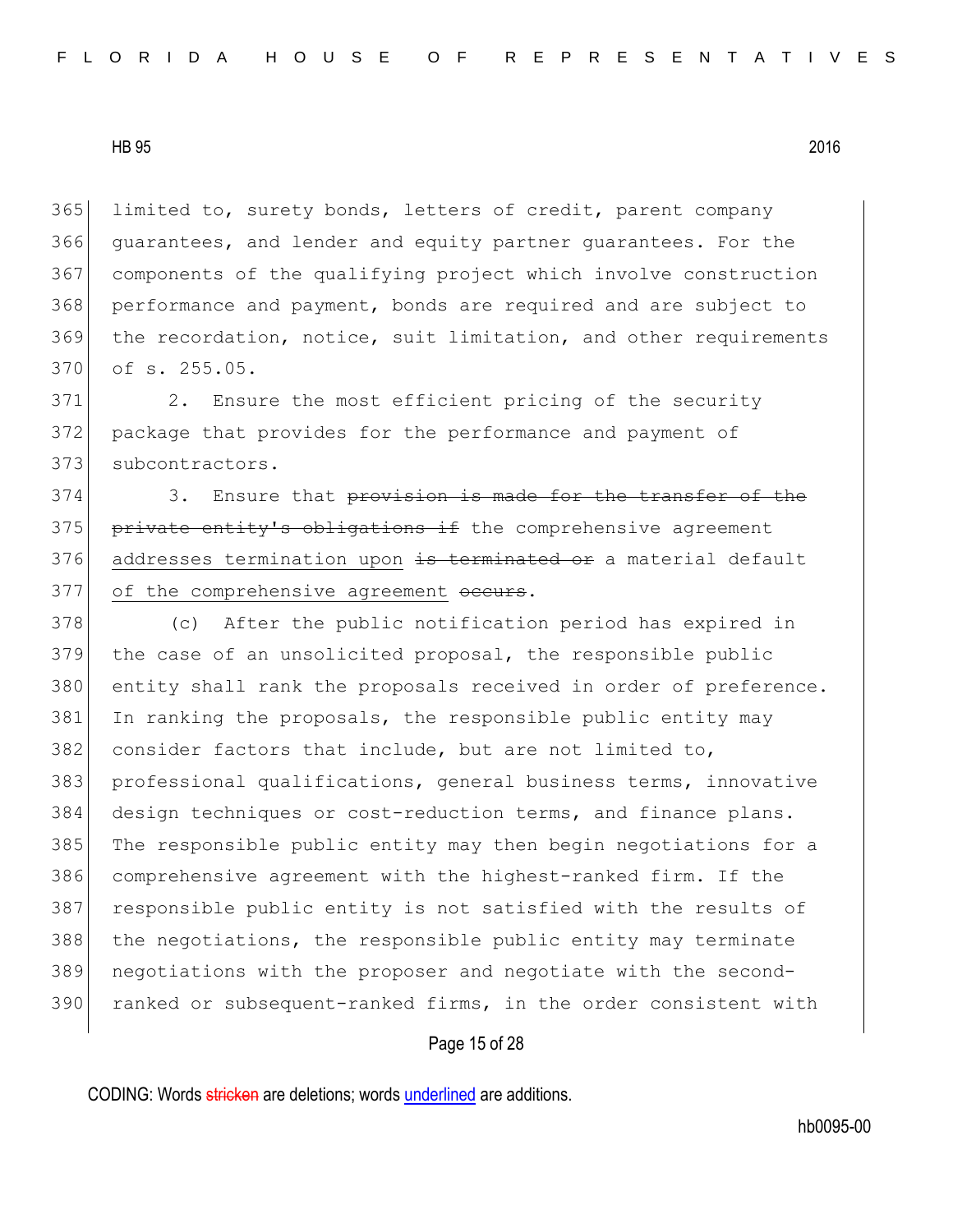this procedure. If only one proposal is received, the 392 responsible public entity may negotiate in good faith, and if 393 the responsible public entity is not satisfied with the results of the negotiations, the responsible public entity may terminate 395 negotiations with the proposer. Notwithstanding this paragraph, the responsible public entity may reject all proposals at any point in the process until a contract with the proposer is executed.

399 (d) The responsible public entity shall perform an 400 independent analysis of the proposed public-private partnership 401 which demonstrates the cost-effectiveness and overall public 402 benefit before the procurement process is initiated or before 403 the contract is awarded.

404 (e) The responsible public entity may approve the 405 development or operation of an educational facility, a 406 transportation facility, a water or wastewater management 407 facility or related infrastructure, a technology infrastructure 408 or other public infrastructure, or a government facility needed 409 by the responsible public entity as a qualifying project, or the 410 design or equipping of a qualifying project that is developed or 411 operated, if:

412 1. There is a public need for or benefit derived from a 413 project of the type that the private entity proposes as the 414 qualifying project.

415 2. The estimated cost of the qualifying project is 416 reasonable in relation to similar facilities.

# Page 16 of 28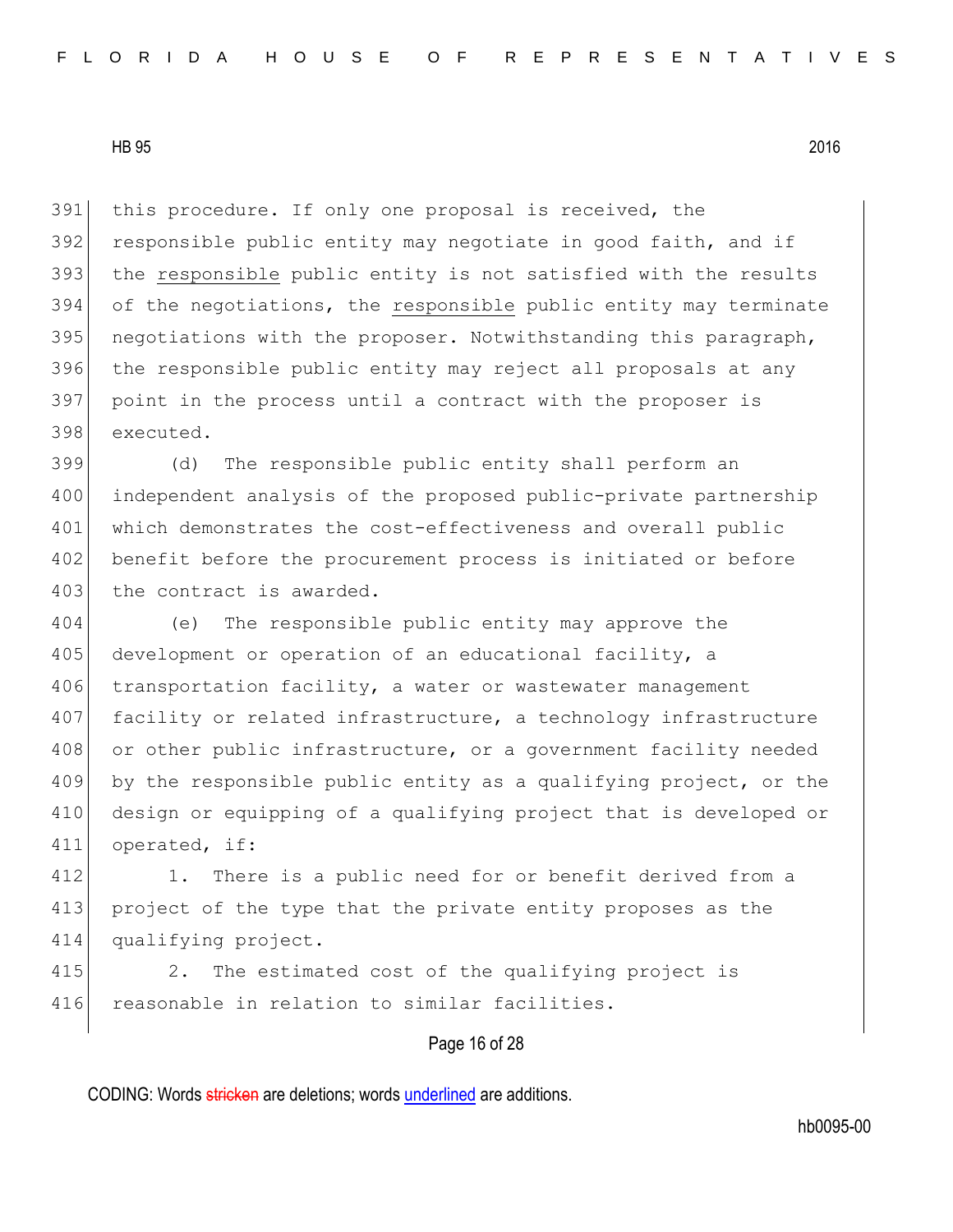417 3. The private entity's plans will result in the timely 418 acquisition, design, construction, improvement, renovation, 419 expansion, equipping, maintenance, or operation of the 420 qualifying project.

421 (f) The responsible public entity may charge a reasonable 422 fee to cover the costs of processing, reviewing, and evaluating 423 the request, including, but not limited to, reasonable attorney 424 fees and fees for financial and technical advisors or 425 consultants and for other necessary advisors or consultants.

 $(q)$  Upon approval of a qualifying project, the responsible public entity shall establish a date for the commencement of 428 activities related to the qualifying project. The responsible public entity may extend the commencement date.

430 (h) Approval of a qualifying project by the responsible 431 public entity is subject to entering into a comprehensive 432 agreement with the private entity.

433 (7) NOTICE TO AFFECTED LOCAL JURISDICTIONS.

434  $\left( a\right)$  The responsible public entity must notify each 435 affected local jurisdiction by furnishing a copy of the proposal 436 to each affected local jurisdiction when considering a proposal 437 for a qualifying project.

438 (d) Each affected local jurisdiction that is not a 439 responsible public entity for the respective qualifying project 440 may, within 60 days after receiving the notice, submit in 441 writing any comments to the responsible public entity and 442 indicate whether the facility is incompatible with the local

Page 17 of 28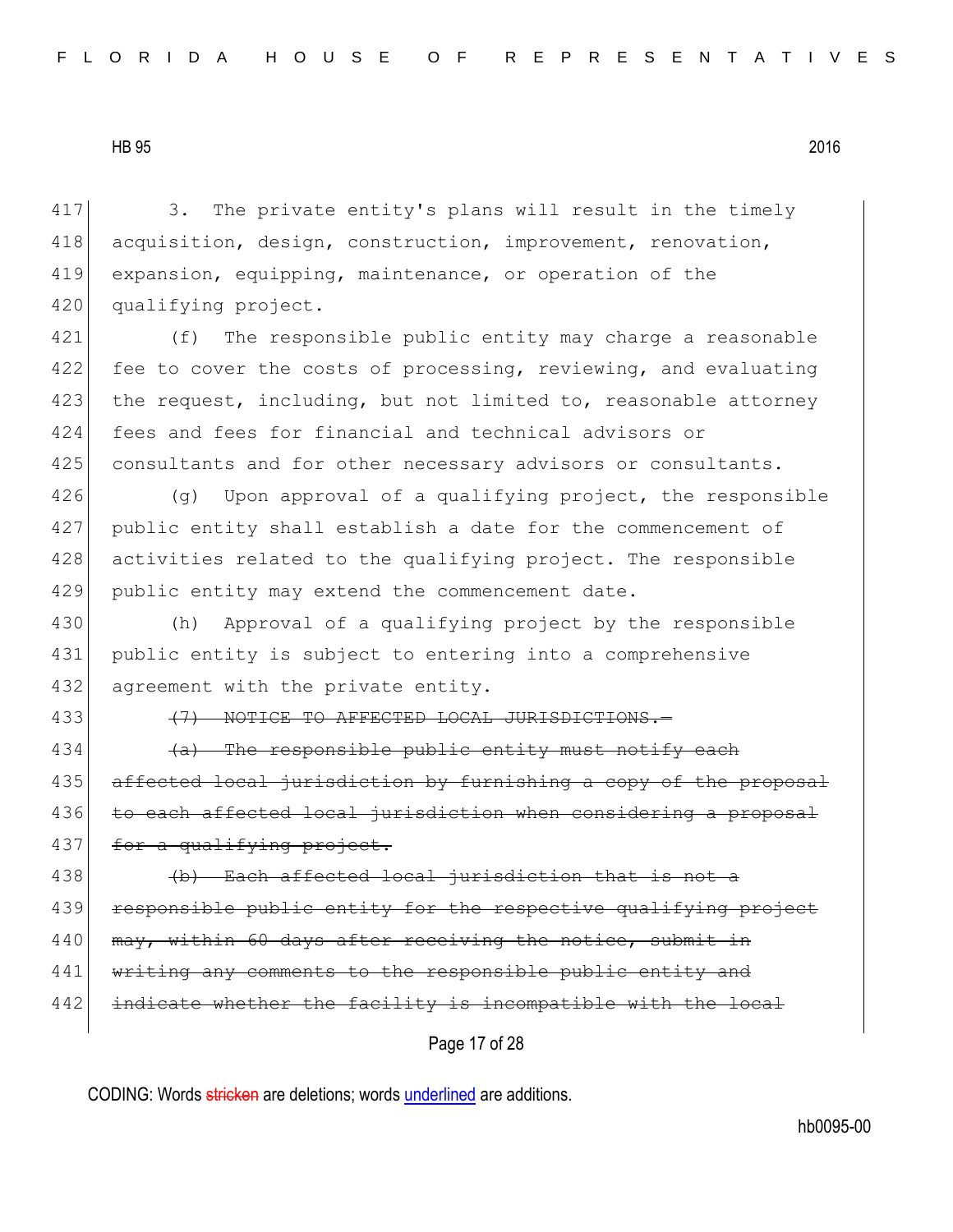443 comprehensive plan, the local infrastructure development plan, 444 the capital improvements budget, any development of regional 445 impact processes or timelines, or other governmental spending 446 plan. The responsible public entity shall consider the comments 447 of the affected local jurisdiction before entering into a 448 comprehensive agreement with a private entity. If an affected 449 local jurisdiction fails to respond to the responsible public 450 entity within the time provided in this paragraph, the 451 nonresponse is deemed an acknowledgment by the affected local 452 jurisdiction that the qualifying project is compatible with the 453 local comprehensive plan, the local infrastructure development 454 plan, the capital improvements budget, or other governmental 455 spending plan.

456 (6)<del>(8)</del> INTERIM AGREEMENT.—Before or in connection with the 457 negotiation of a comprehensive agreement, the responsible public 458 entity may enter into an interim agreement with the private 459 entity proposing the development or operation of the qualifying 460 project. An interim agreement does not obligate the responsible 461 public entity to enter into a comprehensive agreement. The 462 interim agreement is discretionary with the parties and is not 463 required on a qualifying project for which the parties may 464 proceed directly to a comprehensive agreement without the need 465 for an interim agreement. An interim agreement must be limited 466 to provisions that:

467 (a) Authorize the private entity to commence activities 468 for which it may be compensated related to the proposed

#### Page 18 of 28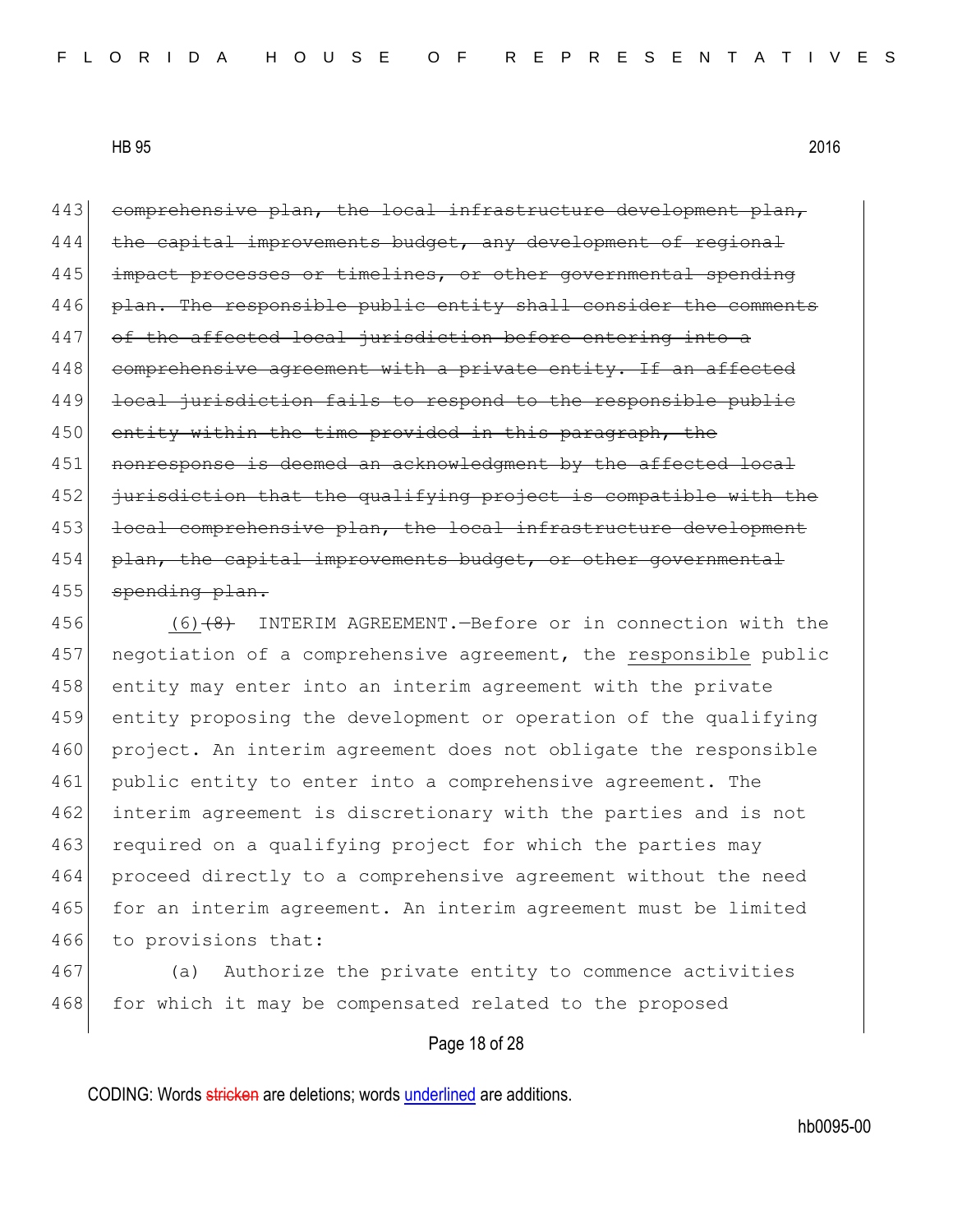469 qualifying project, including, but not limited to, project 470 planning and development, design, environmental analysis and 471 mitigation, survey, other activities concerning any part of the 472 proposed qualifying project, and ascertaining the availability 473 of financing for the proposed facility or facilities.

474 (b) Establish the process and timing of the negotiation of 475 the comprehensive agreement.

476 (c) Contain such other provisions related to an aspect of 477 the development or operation of a qualifying project that the 478 responsible public entity and the private entity deem 479 appropriate.

480 (7)<del>(9)</del> COMPREHENSIVE AGREEMENT.

481 (a) Before developing or operating the qualifying project, 482 the private entity must enter into a comprehensive agreement 483 with the responsible public entity. The comprehensive agreement 484 must provide for:

485 1. Delivery of performance and payment bonds, letters of 486 credit, or other security acceptable to the responsible public 487 entity in connection with the development or operation of the 488 qualifying project in the form and amount satisfactory to the 489 responsible public entity. For the components of the qualifying 490 project which involve construction, the form and amount of the 491 bonds must comply with s. 255.05.

492 2. Review of the design for the qualifying project by the 493 responsible public entity and, if the design conforms to 494 standards acceptable to the responsible public entity, the

# Page 19 of 28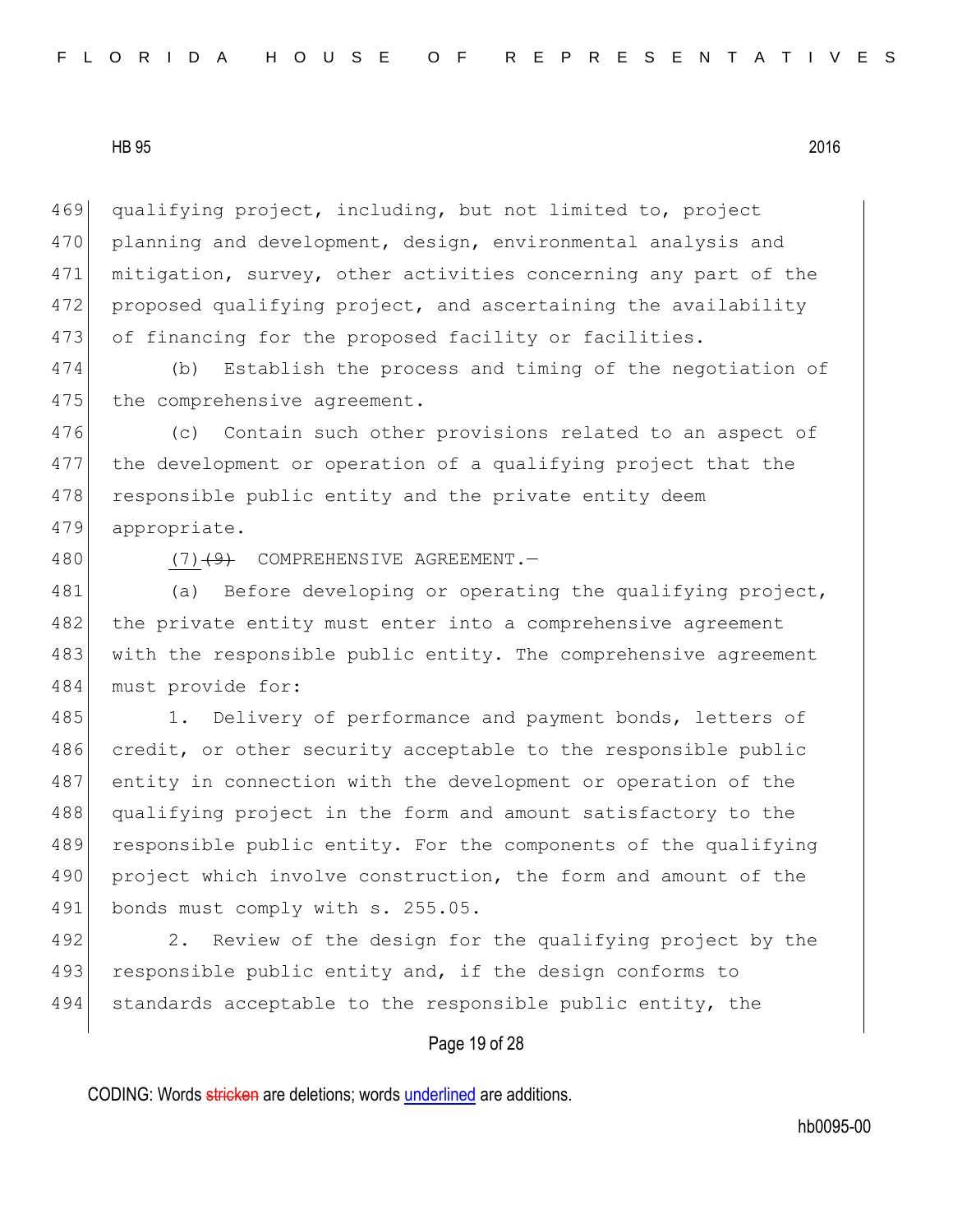495 approval of the responsible public entity. This subparagraph 496 does not require the private entity to complete the design of 497 the qualifying project before the execution of the comprehensive 498 agreement.

499 3. Inspection of the qualifying project by the responsible 500 public entity to ensure that the private entity's activities are 501 acceptable to the responsible public entity in accordance with 502 the comprehensive agreement.

 4. Maintenance of a policy of public liability insurance, a copy of which must be filed with the responsible public entity 505 and accompanied by proofs of coverage, or self-insurance, each in the form and amount satisfactory to the responsible public entity and reasonably sufficient to ensure coverage of tort liability to the public and employees and to enable the 509 continued operation of the qualifying project.

510 5. Monitoring by the responsible public entity of the 511 maintenance practices to be performed by the private entity to 512 ensure that the qualifying project is properly maintained.

513 6. Periodic filing by the private entity of the 514 appropriate financial statements that pertain to the qualifying 515 project.

516 7. Procedures that govern the rights and responsibilities 517 of the responsible public entity and the private entity in the 518 course of the construction and operation of the qualifying 519 project and in the event of the termination of the comprehensive 520 agreement or a material default by the private entity. The

# Page 20 of 28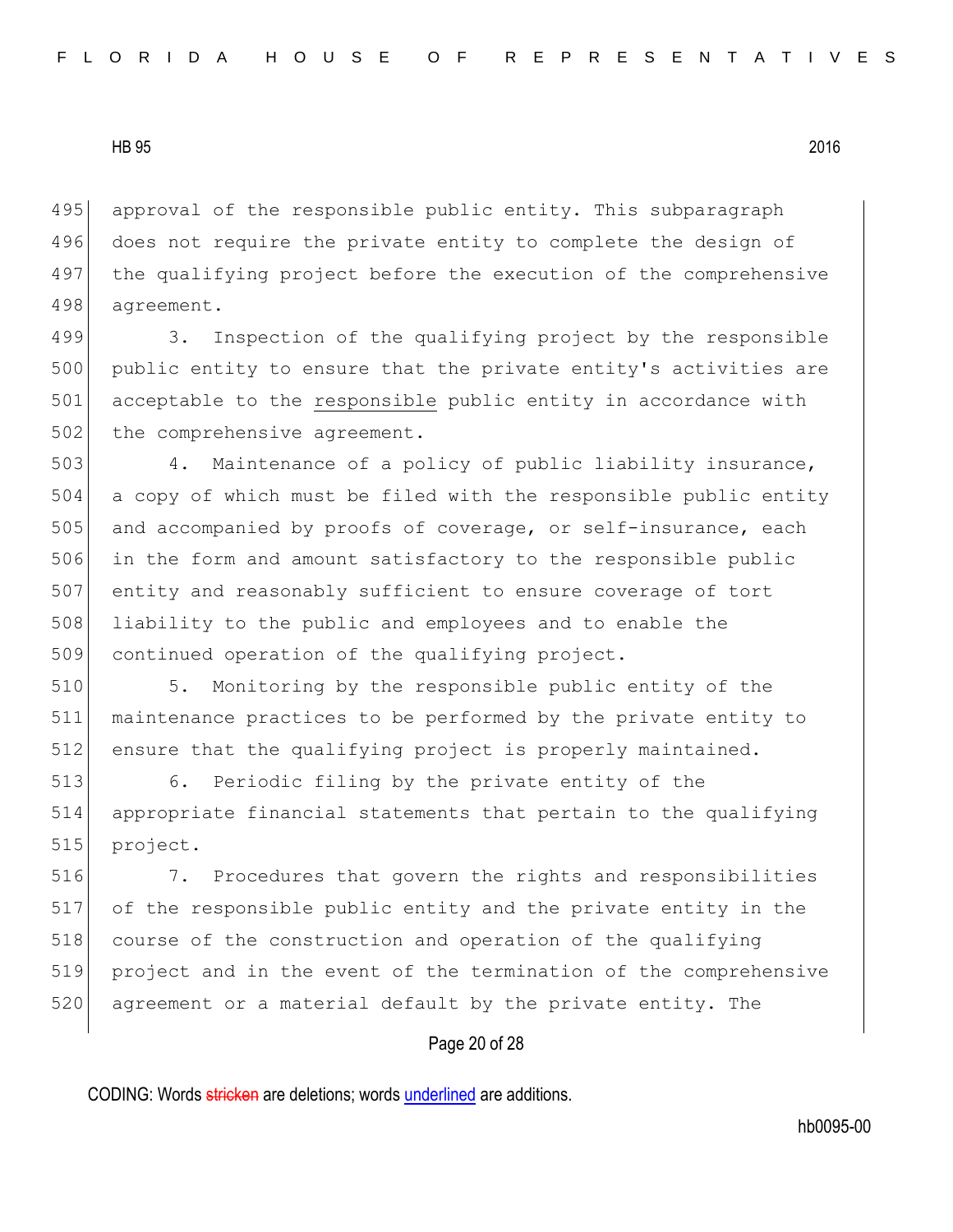procedures must include conditions that govern the assumption of the duties and responsibilities of the private entity by an 523 entity that funded, in whole or part, the qualifying project or by the responsible public entity, and must provide for the 525 transfer or purchase of property or other interests of the private entity by the responsible public entity.

 8. Fees, lease payments, or service payments. In 528 negotiating user fees, the fees must be the same for persons using the facility under like conditions and must not materially 530 discourage use of the qualifying project. The execution of the comprehensive agreement or a subsequent amendment is conclusive evidence that the fees, lease payments, or service payments provided for in the comprehensive agreement comply with this section. Fees or lease payments established in the comprehensive agreement as a source of revenue may be in addition to, or in 536 lieu of, service payments.

537 9. Duties of the private entity, including the terms and 538 conditions that the responsible public entity determines serve 539 the public purpose of this section.

540 (b) The comprehensive agreement may include:

541 1. An agreement by the responsible public entity to make 542 grants or loans to the private entity from amounts received from 543 the federal, state, or local government or an agency or 544 instrumentality thereof.

545 2. A provision under which each entity agrees to provide 546 notice of default and cure rights for the benefit of the other

## Page 21 of 28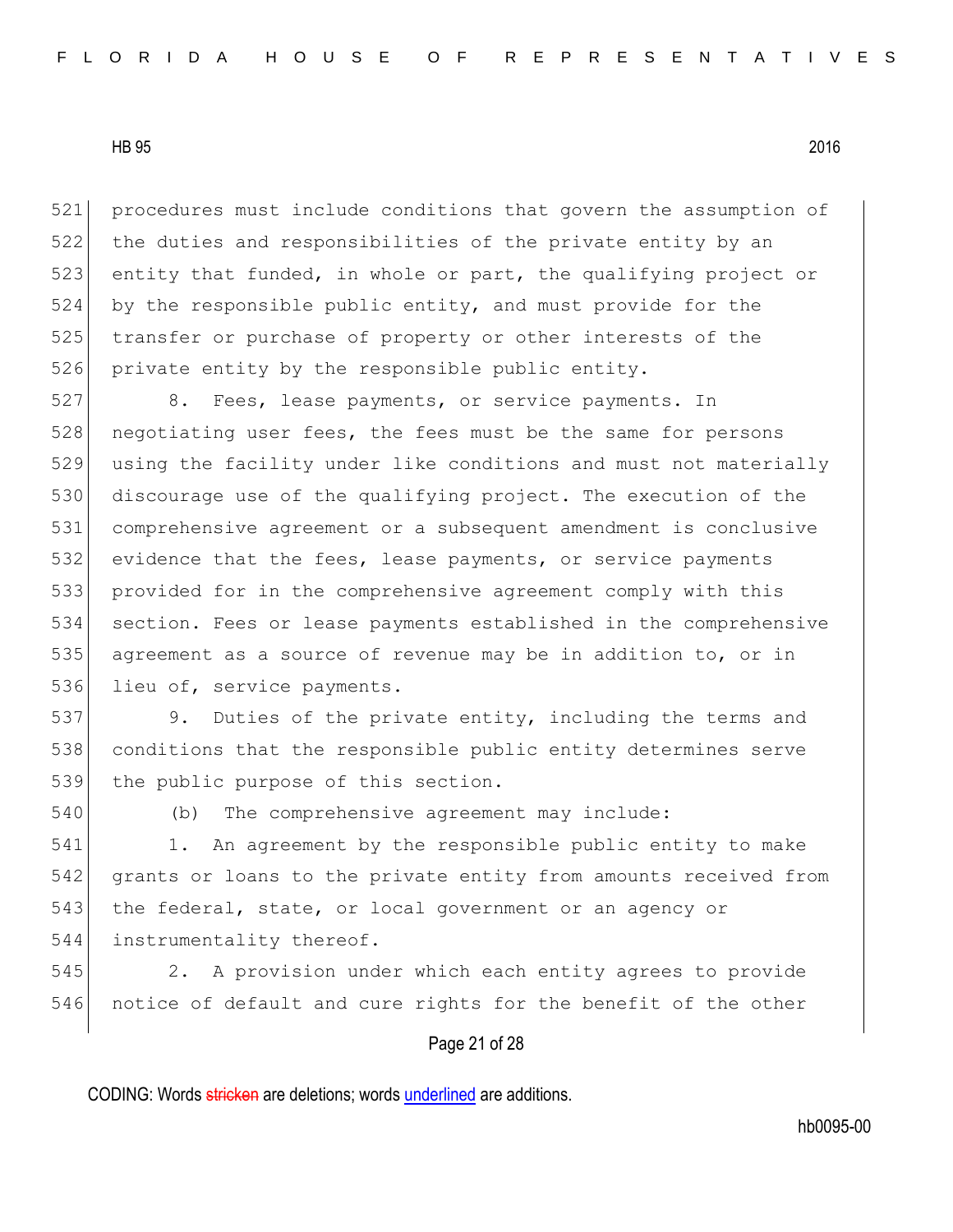547 entity, including, but not limited to, a provision regarding 548 unavoidable delays.

549 3. A provision that terminates the authority and duties of 550 the private entity under this section and dedicates the 551 qualifying project to the responsible public entity or, if the 552 qualifying project was initially dedicated by an affected local 553 jurisdiction, to the affected local jurisdiction for public use.

554 (8) $(10)$  FEES.—A comprehensive An agreement entered into pursuant to this section may authorize the private entity to impose fees to members of the public for the use of the facility. The following provisions apply to the comprehensive agreement:

559 (a) The responsible public entity may develop new 560 facilities or increase capacity in existing facilities through a 561 comprehensive agreement with a private entity agreements with 562 public-private partnerships.

563 (b) The comprehensive public-private partnership agreement 564 must ensure that the facility is properly operated, maintained, 565 or improved in accordance with standards set forth in the 566 comprehensive agreement.

567 (c) The responsible public entity may lease existing fee-568 for-use facilities through a comprehensive public-private 569 partnership agreement.

570 (d) Any revenues must be authorized by and applied in the 571 manner set forth in regulated by the responsible public entity 572 <del>pursuant to</del> the comprehensive agreement.

# Page 22 of 28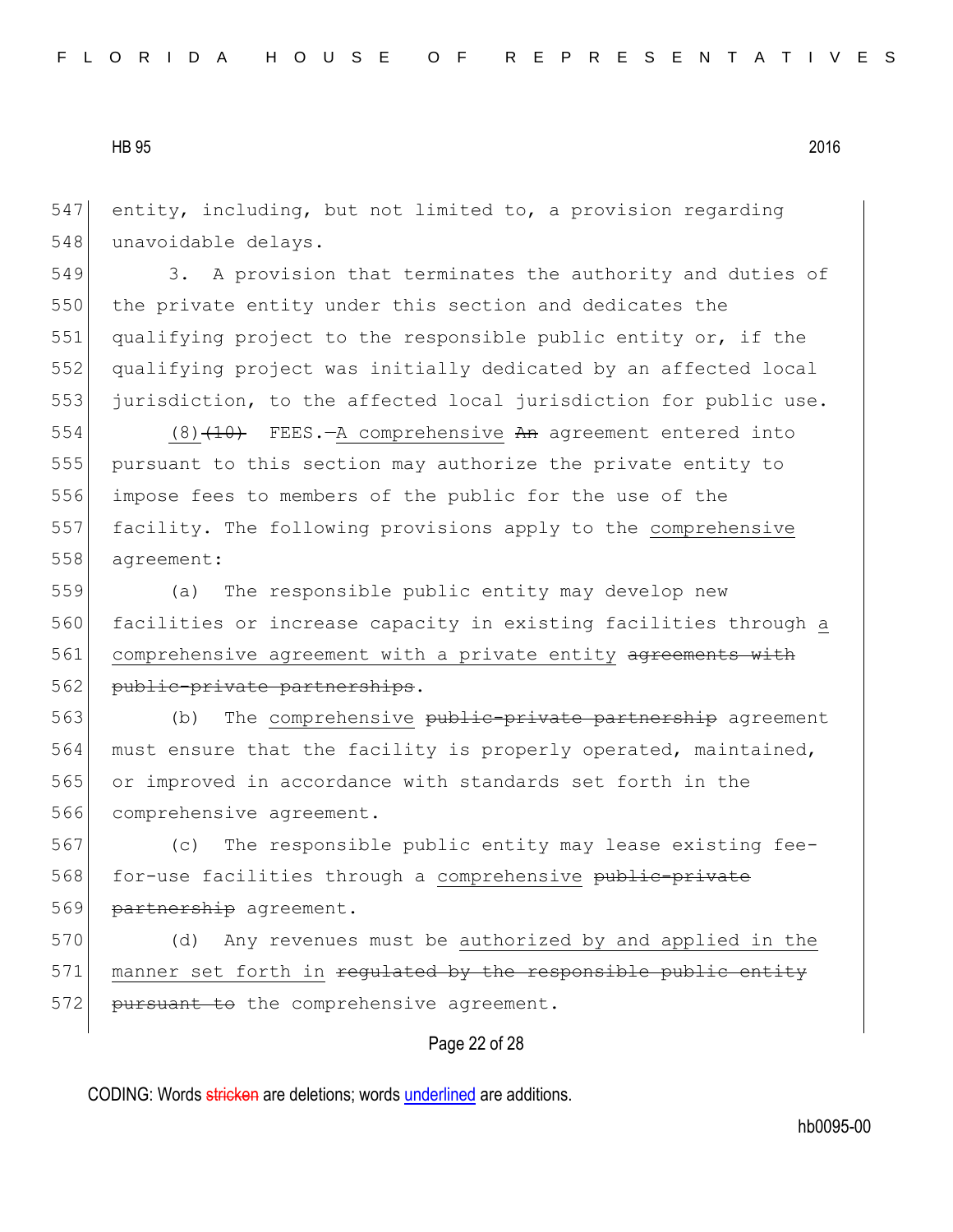573 (e) A negotiated portion of revenues from fee-generating 574 uses may must be returned to the responsible public entity over 575 the life of the comprehensive agreement.

576 (9)  $(11)$  FINANCING.

577 (a) A private entity may enter into a private-source 578 financing agreement between financing sources and the private 579 entity. A financing agreement and any liens on the property or 580 facility must be paid in full at the applicable closing that 581 transfers ownership or operation of the facility to the 582 responsible public entity at the conclusion of the term of the 583 comprehensive agreement.

584 (b) The responsible public entity may lend funds to 585 private entities that construct projects containing facilities 586 that are approved under this section.

587 (c) The responsible public entity may use innovative 588 finance techniques associated with a public-private partnership 589 under this section, including, but not limited to, federal loans 590 as provided in Titles 23 and 49 C.F.R., commercial bank loans, 591 and hedges against inflation from commercial banks or other 592 private sources. In addition, the responsible public entity may 593 provide its own capital or operating budget to support a 594 qualifying project. The budget may be from any legally 595 permissible funding sources of the responsible public entity, 596 including the proceeds of debt issuances. A responsible public 597 entity may use the model financing agreement provided in s. 598 489.145(6) for its financing of a facility owned by a

Page 23 of 28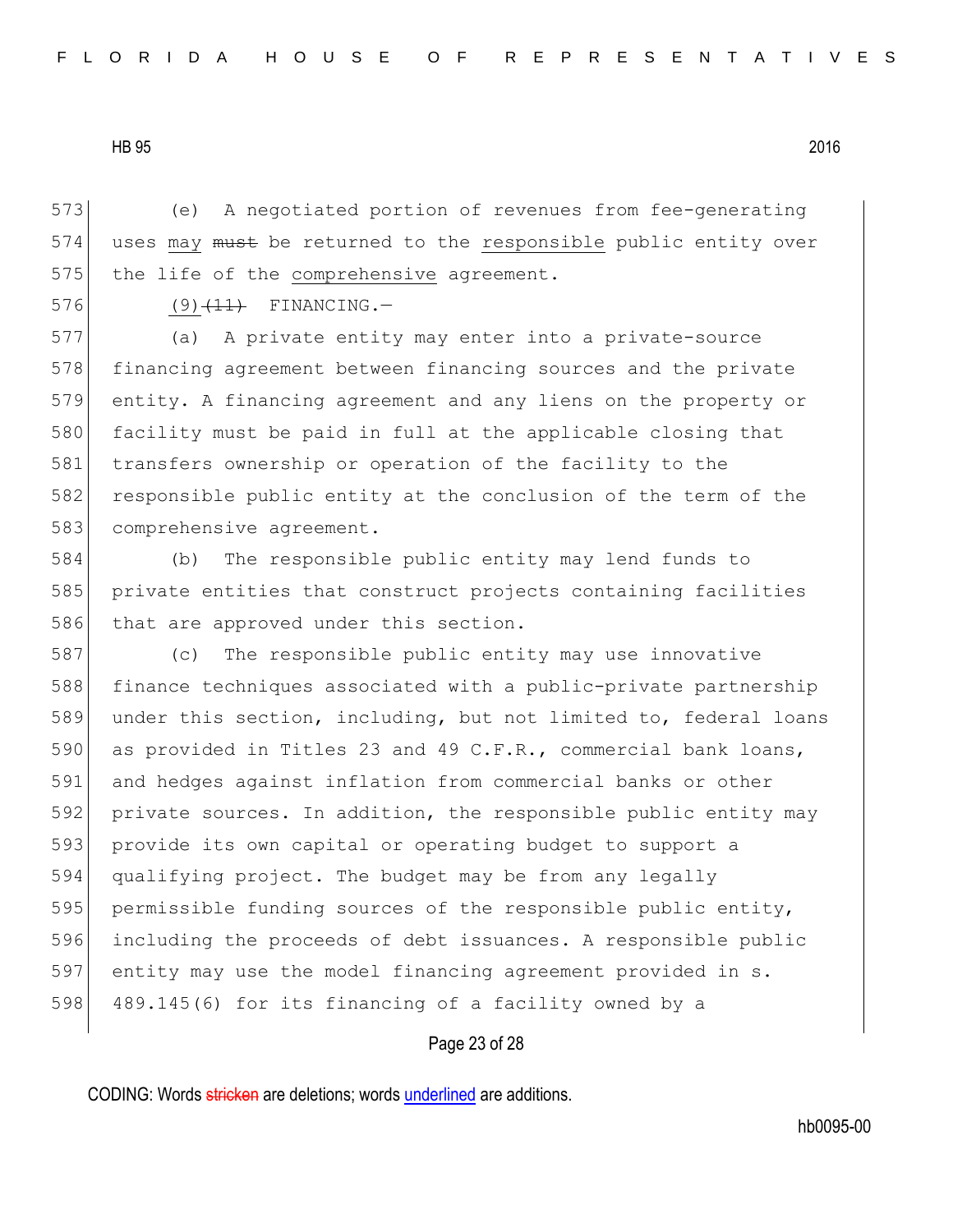599 responsible public entity. A financing agreement may not require  $600$  the responsible public entity to indemnify the financing source, 601 subject the responsible public entity's facility to liens in 602 violation of s. 11.066(5), or secure financing of  $\frac{b}{b}$  the 603 responsible public entity by a mortgage on, or security interest  $604$  in, the real or tangible personal property of the responsible 605 public entity in a manner that could result in the loss of the  $606$  fee ownership of the property by the responsible public entity 607 with a pledge of security interest, and any such provision is 608 void.

 $609$  (d) A responsible public entity shall appropriate on a  $610$  priority basis as required by the comprehensive agreement a 611 contractual payment obligation, annual or otherwise, from the 612 enterprise or other government fund from which the qualifying 613 projects will be funded. This required payment obligation must 614 be appropriated before other noncontractual obligations payable 615 from the same enterprise or other government fund.

616  $(10)$   $(12)$  POWERS AND DUTIES OF THE PRIVATE ENTITY. 617 (a) The private entity shall:

618 1. Develop or operate the qualifying project in a manner 619 that is acceptable to the responsible public entity in 620 accordance with the provisions of the comprehensive agreement.

621 2. Maintain, or provide by contract for the maintenance or 622 improvement of, the qualifying project if required by the 623 comprehensive agreement.

624 3. Cooperate with the responsible public entity in making

## Page 24 of 28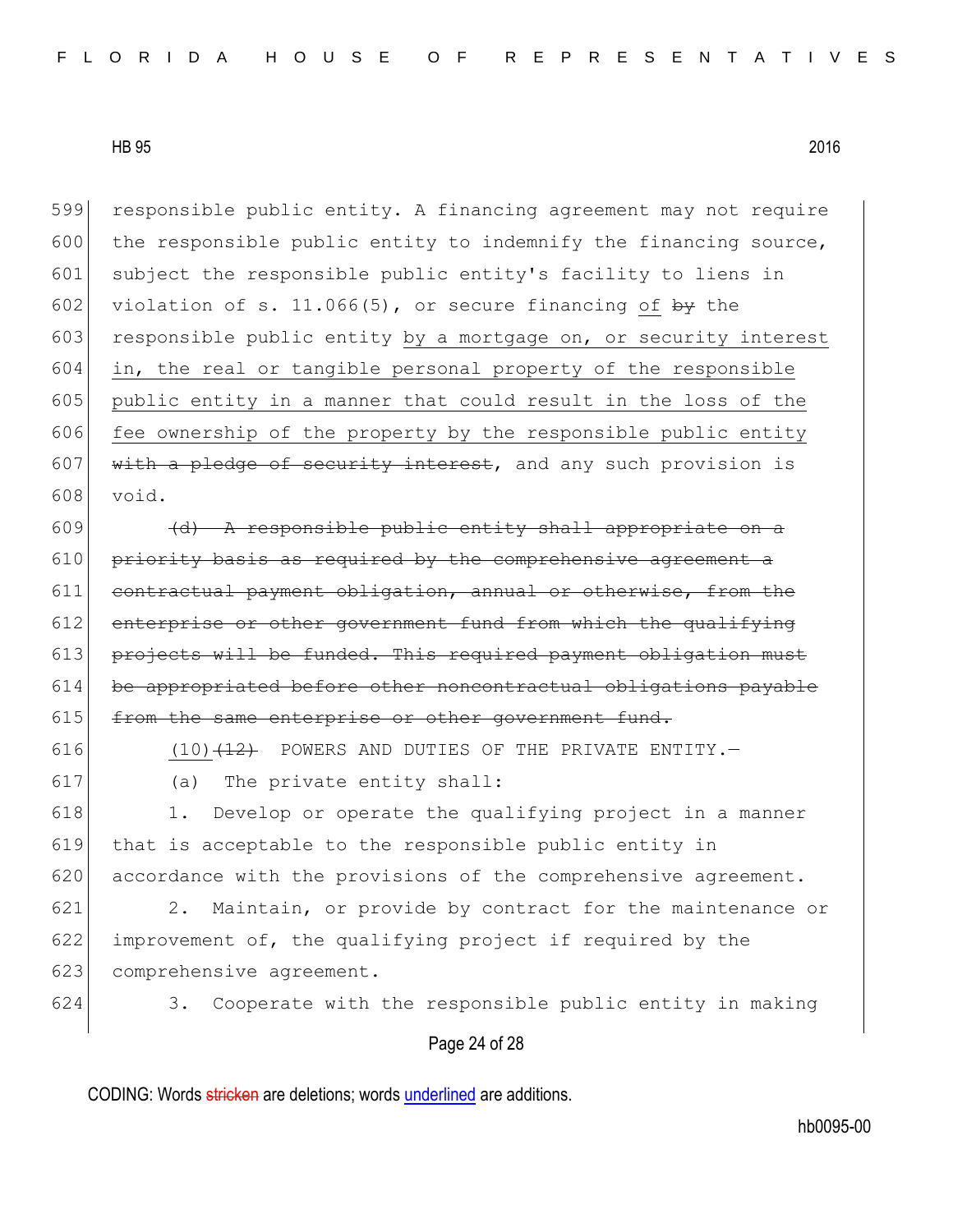625 best efforts to establish interconnection between the qualifying 626 project and any other facility or infrastructure as requested by  $627$  the responsible public entity in accordance with the provisions 628 of the comprehensive agreement.

629 4. Comply with the comprehensive agreement and any lease 630 or service contract.

631 (b) Each private facility that is constructed pursuant to 632 this section must comply with the requirements of federal, 633 state, and local laws; state, regional, and local comprehensive 634 plans; the responsible public entity's rules, procedures, and 635 standards for facilities; and such other conditions that the 636 responsible public entity determines to be in the public's best 637 interest and that are included in the comprehensive agreement.

 (c) The responsible public entity may provide services to the private entity. An agreement for maintenance and other 640 services entered into pursuant to this section must provide for full reimbursement for services rendered for qualifying projects.

643 (d) A private entity of a qualifying project may provide 644 additional services for the qualifying project to the public or 645 to other private entities if the provision of additional 646 services does not impair the private entity's ability to meet 647 its commitments to the responsible public entity pursuant to the 648 comprehensive agreement.

649 (11)<del>(13)</del> EXPIRATION OR TERMINATION OF AGREEMENTS.—Upon the 650 expiration or termination of a comprehensive agreement, the

# Page 25 of 28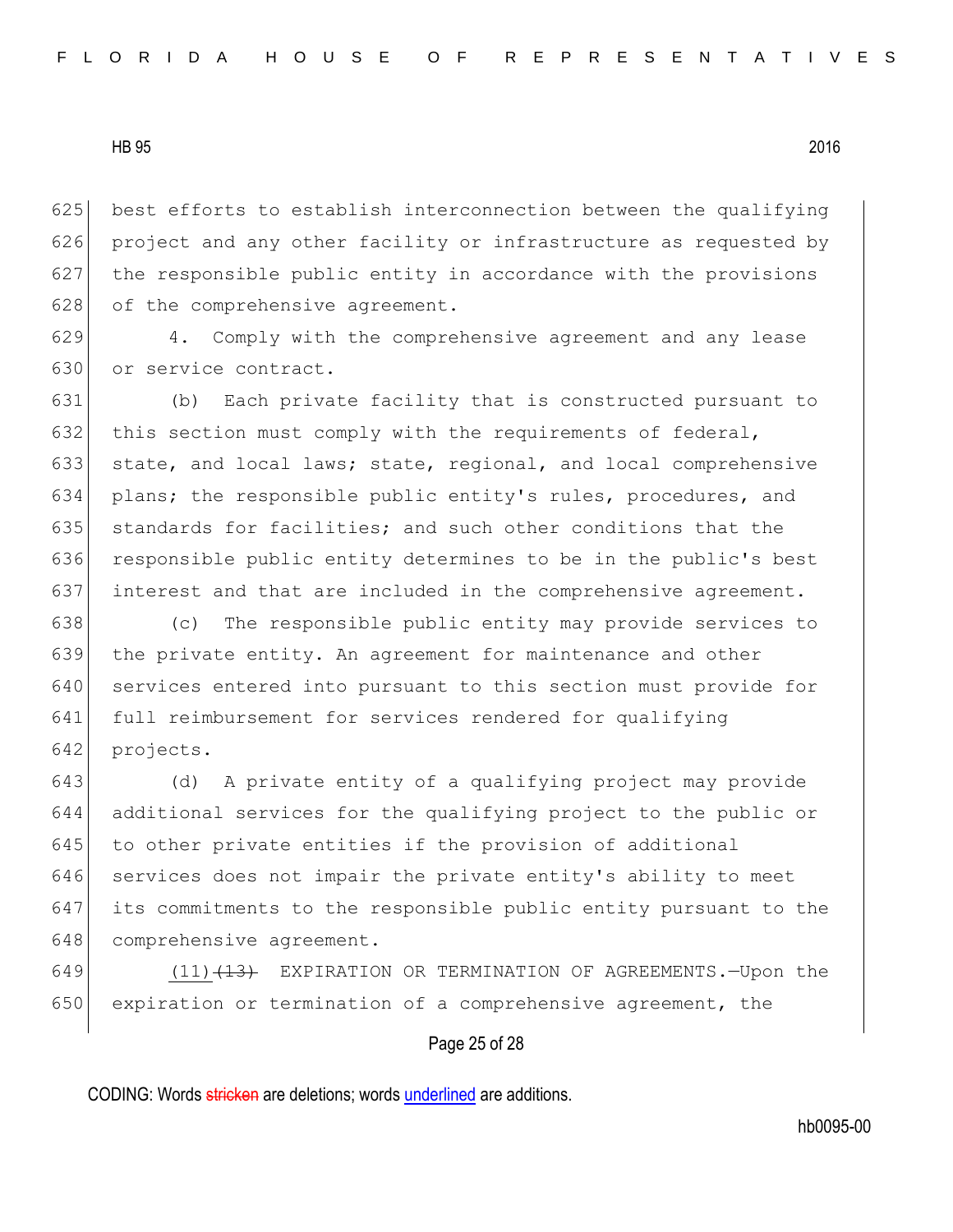651 responsible public entity may use revenues from the qualifying project to pay current operation and maintenance costs of the qualifying project. If the private entity materially defaults under the comprehensive agreement, the compensation that is otherwise due to the private entity is payable to satisfy all financial obligations to investors and lenders on the qualifying project in the same way that is provided in the comprehensive 658 agreement or any other agreement involving the qualifying project, if the costs of operating and maintaining the qualifying project are paid in the normal course. Revenues in excess of the costs for operation and maintenance costs may be paid to the investors and lenders to satisfy payment obligations 663 under their respective agreements. A responsible public entity may terminate with cause and without prejudice a comprehensive agreement and may exercise any other rights or remedies that may be available to it in accordance with the provisions of the 667 comprehensive agreement. The full faith and credit of the 668 responsible public entity may not be pledged to secure the financing of the private entity. The assumption of the development or operation of the qualifying project does not obligate the responsible public entity to pay any obligation of the private entity from sources other than revenues from the qualifying project unless stated otherwise in the comprehensive agreement.

675  $(12)$   $(14)$  SOVEREIGN IMMUNITY. This section does not waive 676 the sovereign immunity of a responsible public entity, an

# Page 26 of 28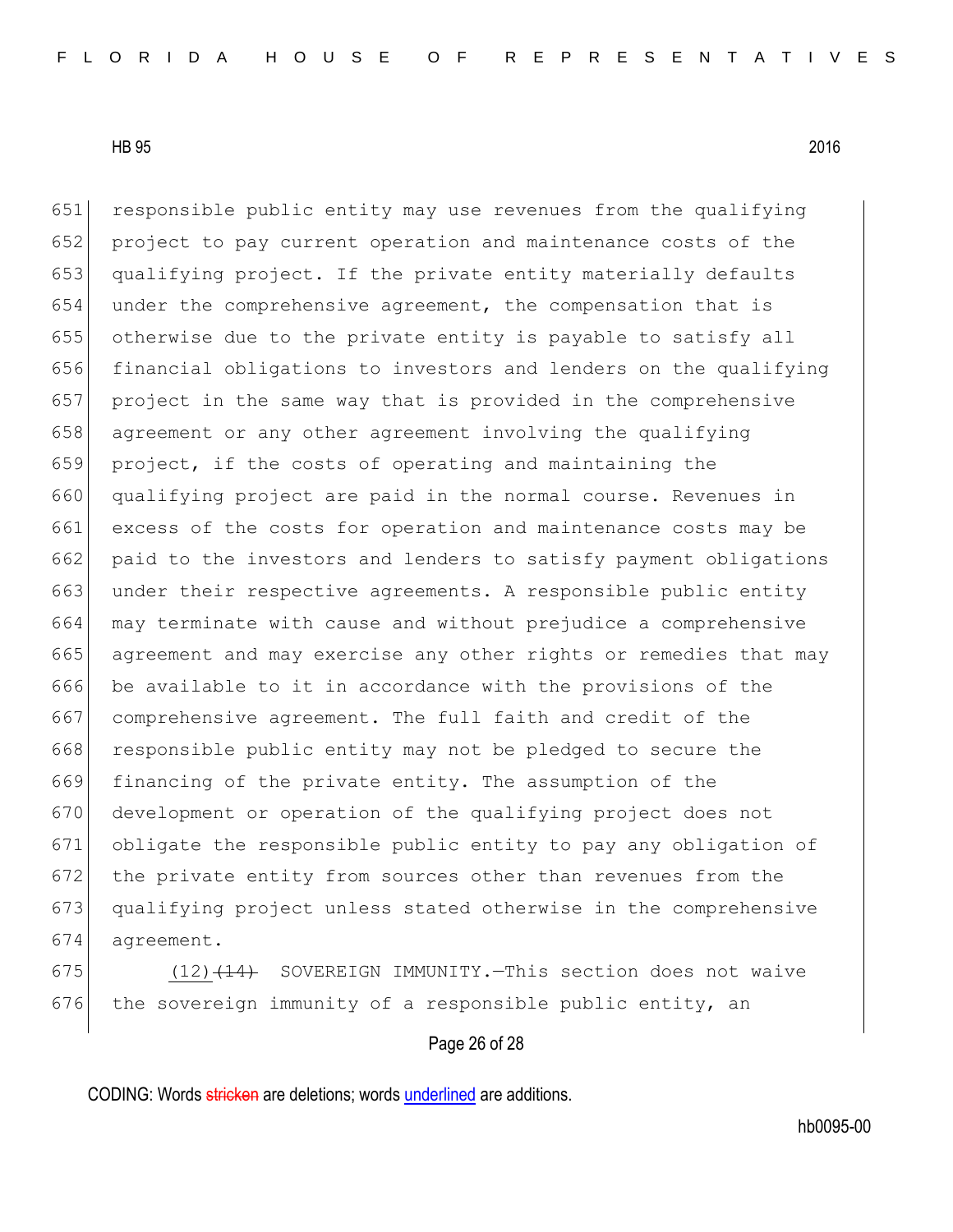677 affected local jurisdiction, or an officer or employee thereof 678 with respect to participation in, or approval of, any part of a 679 qualifying project or its operation, including, but not limited 680 to, interconnection of the qualifying project with any other 681 infrastructure or project. A county or municipality in which a 682 qualifying project is located possesses sovereign immunity with 683 respect to the project, including, but not limited to, its 684 design, construction, and operation. 685 (13) DEPARTMENT OF MANAGEMENT SERVICES. 686 (a) A responsible public entity may provide a copy of its 687 comprehensive agreement to the Department of Management 688 Services. A responsible public entity must redact any 689 confidential or exempt information from the copy of the 690 comprehensive agreement before providing it to the Department of 691 Management Services. 692 (b) The Department of Management Services may accept and 693 maintain copies of comprehensive agreements received from 694 responsible public entities for the purpose of sharing 695 comprehensive agreements with other responsible public entities. 696 (c) This subsection does not require a responsible public 697 entity to provide a copy of its comprehensive agreement to the 698 Department of Management Services. 699  $(14)$   $(15)$  CONSTRUCTION. 700 (a) This section shall be liberally construed to 701 effectuate the purposes of this section.

# Page 27 of 28